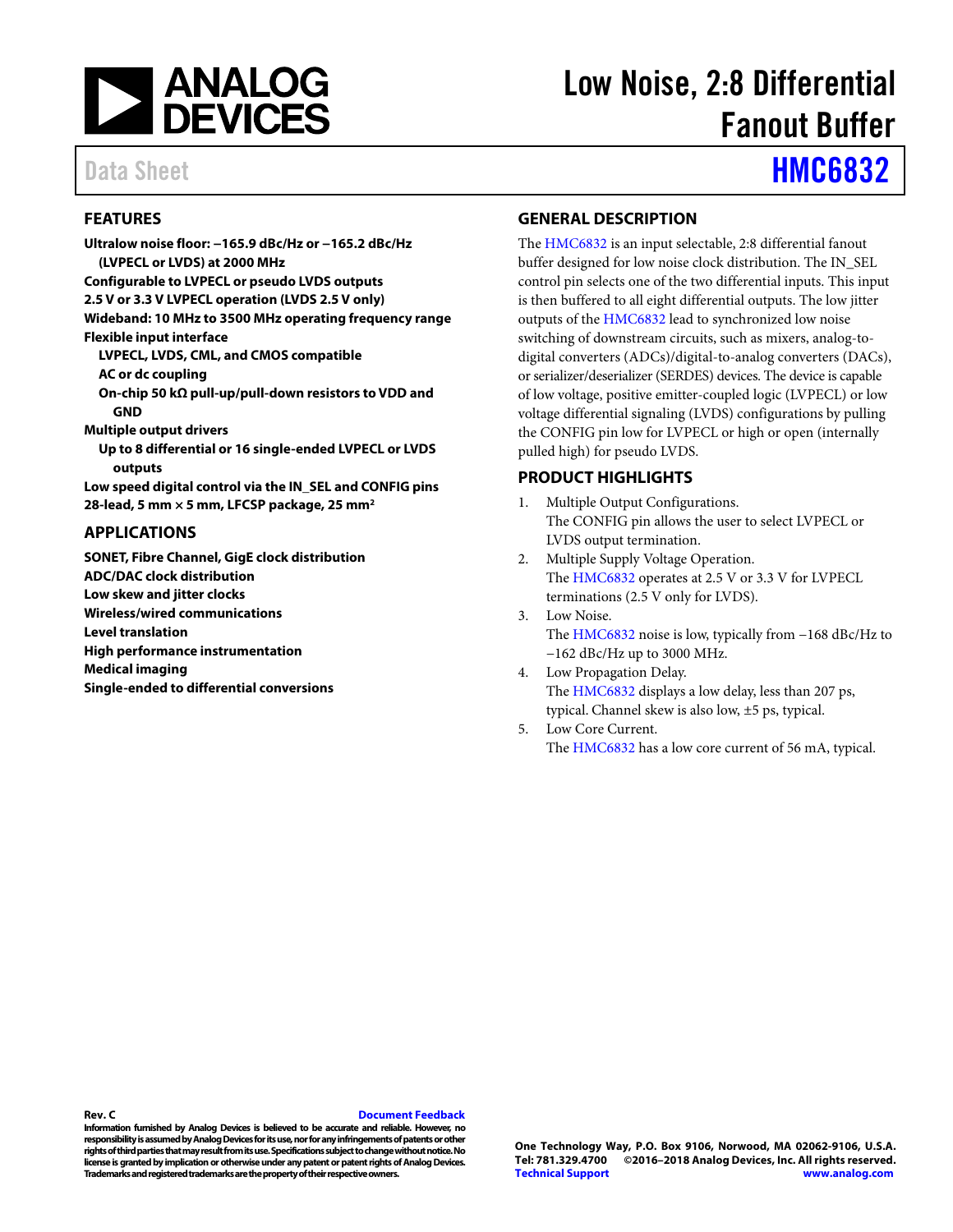# TABLE OF CONTENTS

## <span id="page-1-0"></span>**REVISION HISTORY**

| $1/2018$ —Rev. B to Rev. C                   |  |
|----------------------------------------------|--|
| Added Figure 24; Renumbered Sequentially  15 |  |
|                                              |  |
|                                              |  |

### **9/2016—Rev. A to Rev. B**

| Changes to Features Section and General Description Section. 1 |
|----------------------------------------------------------------|
|                                                                |
|                                                                |
|                                                                |
| Changes to Floor Density Jitter Parameter, Test Conditions/    |
| Comments Column Only, Table 4 and Integrated RMS Jitter,       |
|                                                                |
| Changes to Single-Sideband (SSB Phase Noise Floor) Parameter,  |
| Test Conditions/Comments Column Only, Table 5 8                |
| Changes to Figure 11 Caption and Figure 15 Caption  13         |
|                                                                |

| Pin Configuration and Function Descriptions 11 |  |
|------------------------------------------------|--|
|                                                |  |
|                                                |  |
|                                                |  |
|                                                |  |
|                                                |  |
|                                                |  |
|                                                |  |
|                                                |  |
|                                                |  |
|                                                |  |
|                                                |  |

| Changes to Figure 16 Caption to Figure 18 Caption and             |  |
|-------------------------------------------------------------------|--|
|                                                                   |  |
|                                                                   |  |
|                                                                   |  |
| Changes to Figure 22 Caption and Figure 24 Caption to             |  |
|                                                                   |  |
|                                                                   |  |
| Changes to Figure 38 Caption, Figure 40 Caption, and Figure 42.18 |  |
|                                                                   |  |
|                                                                   |  |
| Changes to Figure 50 Caption and Figure 51 Caption  21            |  |
|                                                                   |  |

**3/2016—Revision A: Initial Version**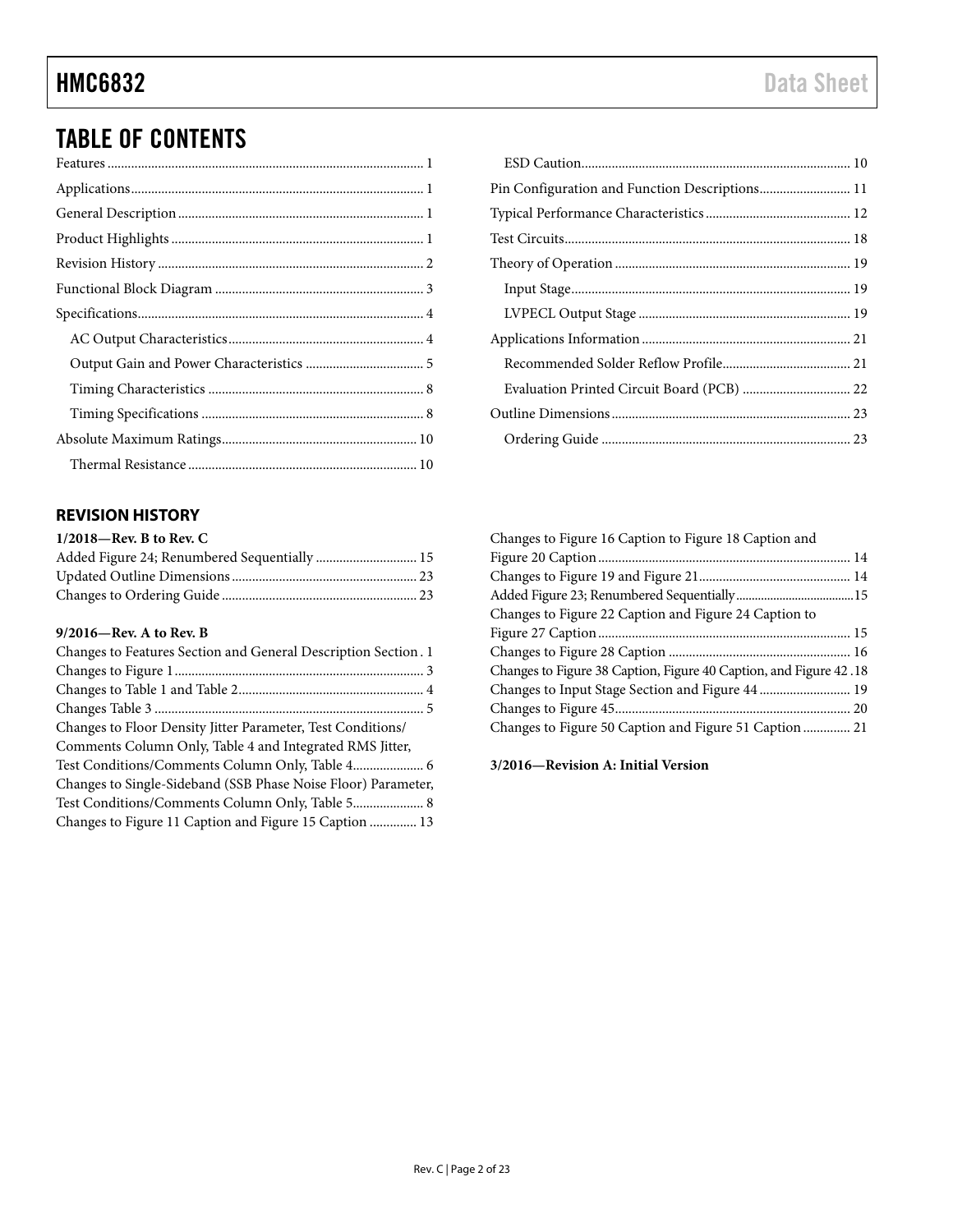## <span id="page-2-0"></span>FUNCTIONAL BLOCK DIAGRAM

<span id="page-2-1"></span>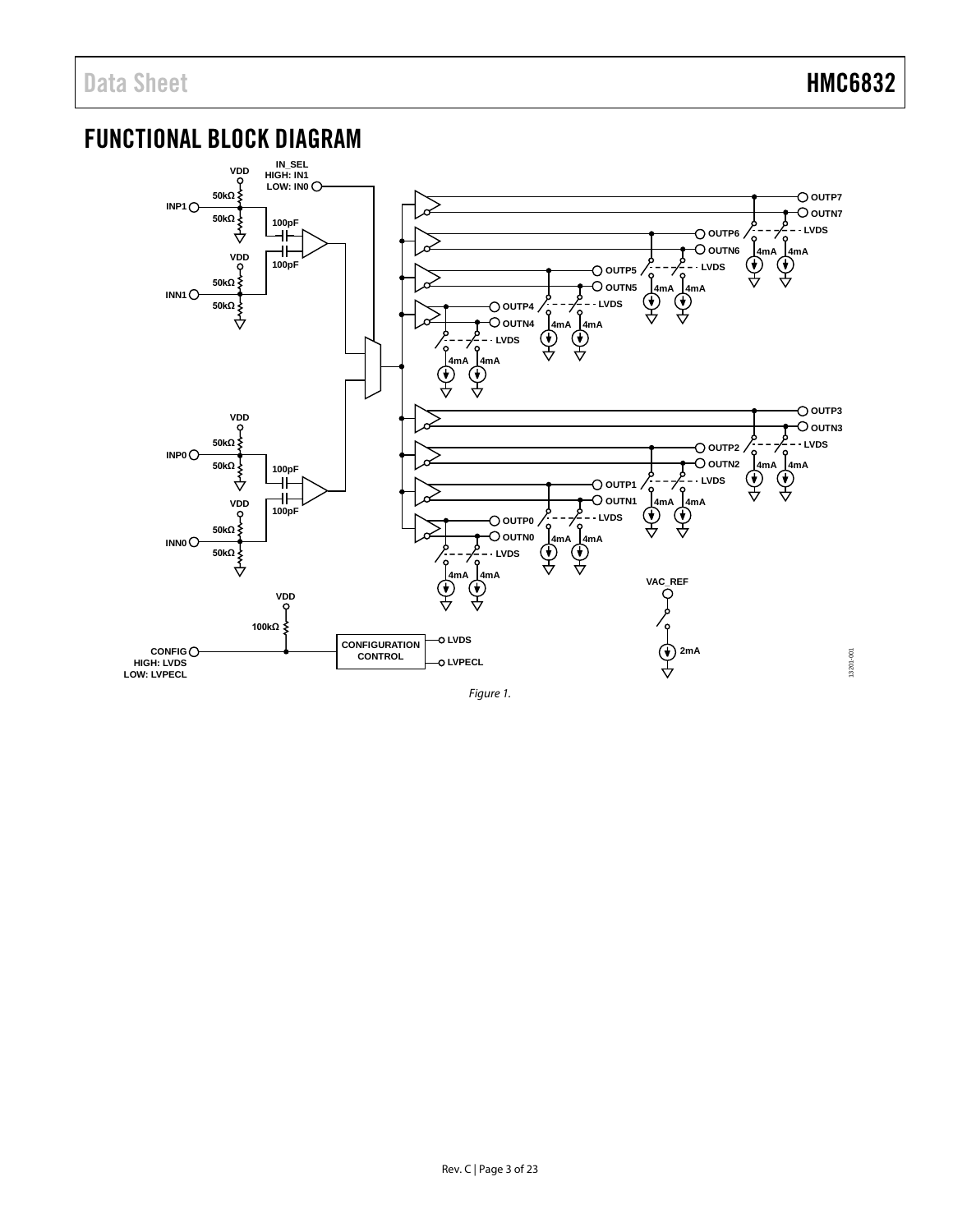# <span id="page-3-0"></span>SPECIFICATIONS

Typical is given as  $f_{INPUT} = 1.25$  GHz (ac-coupled), differential input power = 7.5 dBm, TNOMINAL = 25°C, unless otherwise noted. All outputs captured using 50  $\Omega$  scope termination. 50  $\Omega$  board termination on inputs used to minimize reflections.

| Table 1.                             |                |            |                |              |                                                 |
|--------------------------------------|----------------|------------|----------------|--------------|-------------------------------------------------|
| <b>Parameter</b>                     | Min            | <b>Typ</b> | Max            | <b>Unit</b>  | <b>Test Conditions/Comments</b>                 |
| DC INPUT CHARACTERISTICS             |                |            |                |              |                                                 |
| <b>VDD</b>                           |                |            |                |              |                                                 |
| <b>LVPECL</b>                        | 2.375          | 2.5        | 2.625          | v            | 2.5 V operation                                 |
|                                      | 3.0            | 3.3        | 3.6            | V            | 3.3 V operation                                 |
| <b>LVDS</b>                          | 2.375          | 2.5        | 2.625          | v            |                                                 |
| Input Common-Mode Voltage            | $GND + 0.2$    | VDD/2      | $VDD - 0.2$    | v            | Guaranteed by design                            |
| <b>SELECTION PINS</b>                |                |            |                |              |                                                 |
| IN SEL Pin                           |                |            |                |              | $GND = IN0, VDD = IN1$                          |
| Input Voltage Low (V <sub>IL</sub> ) |                |            | $VDD/2 - 0.4$  | V            |                                                 |
| Input Voltage High (VIH)             | $VDD/2 + 0.4$  |            |                | V            |                                                 |
| <b>CONFIG Pin</b>                    |                |            |                |              | $GND = LVPECL, VDD = LVDS$                      |
| Input Voltage Low (VL)               |                |            | $2VDD/3 - 0.3$ | V            |                                                 |
| Input Voltage High (VIH)             | $2VDD/3 + 0.3$ |            |                | v            |                                                 |
| TEMPERATURE RANGE, TA                | $-40$          | $+25$      | $+85$          | $^{\circ}$ C |                                                 |
| <b>SUPPLY CURRENT</b>                |                |            |                |              | Outputs unterminated                            |
| <b>Core Current</b>                  |                | 56         |                | mA           | $VDD = 2.5 V$                                   |
|                                      |                | 56         |                | mA           | $VDD = 3.3 V$                                   |
| <b>Full Load Current</b>             |                |            |                |              |                                                 |
| <b>LVPECL Termination</b>            |                | 301        |                | mA           | $R_{\text{TERM}}^1$ = 86 $\Omega$ , VDD = 2.5 V |
|                                      |                | 283        |                | mA           | $R_{\text{TERM}} = 150 \Omega$ , VDD = 3.3 V    |
| <b>LVDS</b> Termination              |                | 125        |                | mA           | $R_{\text{TERM}} = 100 \Omega$                  |
| <b>RF INPUT CHARACTERISTICS</b>      |                |            |                |              |                                                 |
| <b>Operating Frequency Range</b>     | 10             |            | 3500           | <b>MHz</b>   |                                                 |
| Input Swing (Single-Ended)           | 0.1            |            | 2              | V            |                                                 |
| Input Capacitance                    |                | 3.6        |                | pF           |                                                 |
| Pull-Up/Pull-Down Resistance         |                | 50         |                | $k\Omega$    | See Figure 1                                    |

<sup>1</sup> For LVPECL termination, R<sub>TERM</sub> is the single-ended termination resistance to GND. For LVDS termination, R<sub>TERM</sub> is the differential termination resistance.

## <span id="page-3-1"></span>**AC OUTPUT CHARACTERISTICS**

**Table 2.** 

| <b>Parameter</b>                  | Min | Typ  | Max | Unit     | <b>Test Conditions/Comments</b>                                                                                                                                             |
|-----------------------------------|-----|------|-----|----------|-----------------------------------------------------------------------------------------------------------------------------------------------------------------------------|
| DIFFERENTIAL OUTPUT VOLTAGE SWING |     |      |     |          | Differential inputs and outputs; adjusted for impedance<br>mismatch and printed circuit board (PCB) losses; see Figure 41<br>and Figure 42 for ac measurement test circuits |
| <b>LVPECL Termination</b>         |     | 652  |     | $mV p-p$ | $R_{\text{TERM}} = 86 \Omega$ , VDD = 2.5 V                                                                                                                                 |
|                                   |     | 721  |     | mV p-p   | $R_{\text{TFRM}} = 150 \Omega$ , VDD = 3.3 V                                                                                                                                |
| <b>LVDS</b> Termination           |     | 462  |     | $mV p-p$ | $R_{\text{TERM}} = 100 \Omega$ , VDD = 2.5 V                                                                                                                                |
| <b>OUTPUT VOLTAGE, HIGH LEVEL</b> |     |      |     |          | Differential inputs and outputs                                                                                                                                             |
| <b>LVPECL Termination</b>         |     | 1.63 |     | v        | $R_{\text{TFRM}}$ = 86 $\Omega$ , VDD = 2.5 V                                                                                                                               |
|                                   |     | 2.51 |     | v        | $R_{\text{TERM}}$ = 150 $\Omega$ , VDD = 3.3 V                                                                                                                              |
| <b>LVDS</b> Termination           |     | 1.65 |     | ٧        | $R_{\text{TFRM}} = 100 \Omega$ , VDD = 2.5 V                                                                                                                                |
| OUTPUT VOLTAGE, COMMON LEVEL      |     |      |     |          | Differential inputs and outputs; see Figure 39 and Figure 40<br>for dc measurement test circuits                                                                            |
| <b>LVPECL Termination</b>         |     | 1.30 |     | ν        | $R_{\text{TERM}} = 86 \Omega$ , VDD = 2.5 V                                                                                                                                 |
|                                   |     | 2.15 |     | ν        | $R_{\text{TERM}} = 150 \Omega$ , VDD = 3.3 V                                                                                                                                |
| <b>LVDS</b> Termination           |     | 1.42 |     | ٧        | $R_{\text{TFRM}} = 100 \Omega$ , VDD = 2.5 V                                                                                                                                |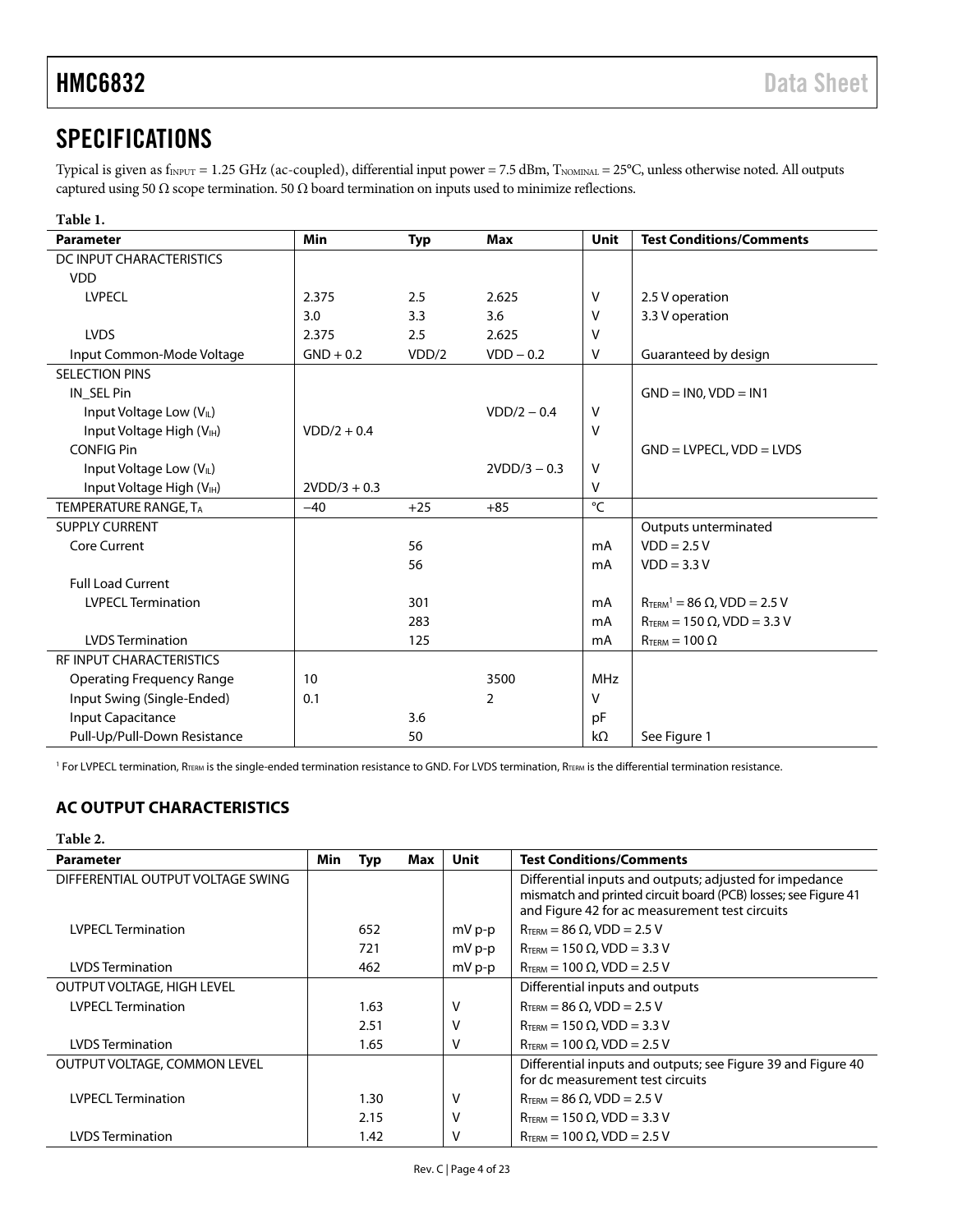| <b>Parameter</b>              | Min<br><b>Typ</b> | Max | Unit          | <b>Test Conditions/Comments</b>                                                                                                 |
|-------------------------------|-------------------|-----|---------------|---------------------------------------------------------------------------------------------------------------------------------|
| OUTPUT VOLTAGE, LOW LEVEL     |                   |     |               | Differential inputs and outputs                                                                                                 |
| <b>LVPECL Termination</b>     | 0.97              |     | v             | $R_{\text{TERM}} = 86 \Omega$ , VDD = 2.5 V                                                                                     |
|                               | 1.79              |     | ٧             | $R_{\text{TERM}} = 150 \Omega$ , VDD = 3.3 V                                                                                    |
| <b>LVDS</b> Termination       | 1.19              |     | ٧             | $R_{\text{TERM}} = 100 \Omega$ , VDD = 2.5 V                                                                                    |
| <b>AC PERFORMANCE</b>         |                   |     |               | See Figure 41 and Figure 42 for ac measurement test<br>circuits                                                                 |
| 3 dB Bandwidth                |                   |     |               | Adjusted for impedance mismatch and PCB losses; refer to<br>Figure 19 and Figure 21                                             |
| LVPECL Differential Input     | 1600              |     | <b>MHz</b>    | Differential input = 100 mV p-p; VDD = 2.5 V                                                                                    |
|                               | 2500              |     | <b>MHz</b>    | Differential input = 200 mV p-p; VDD = 2.5 V                                                                                    |
|                               | 3200              |     | <b>MHz</b>    | Differential input = 400 mV p-p; VDD = 2.5 V                                                                                    |
| LVDS Differential Input       | 1750              |     | <b>MHz</b>    | Differential input = $100$ mV p-p; VDD = $2.5$ V                                                                                |
|                               | 2550              |     | <b>MHz</b>    | Differential input = 200 mV p-p; $VDD = 2.5 V$                                                                                  |
|                               | 4100              |     | <b>MHz</b>    | Differential input = 400 mV p-p; VDD = 2.5 V                                                                                    |
| Output Rise Time (20% to 80%) |                   |     |               | Differential inputs and outputs                                                                                                 |
| <b>LVPECL Termination</b>     | 56                |     | ps            | $R_{\text{TERM}} = 86 \Omega$ , VDD = 2.5 V                                                                                     |
|                               | 57                |     | ps            | $R_{\text{TERM}} = 150 \Omega$ , VDD = 3.3 V                                                                                    |
| <b>LVDS</b> Termination       | 45                |     | ps            | $R_{\text{TFRM}}$ = 100 $\Omega$ , VDD = 2.5 V                                                                                  |
| Output Fall Time (20% to 80%) |                   |     |               | Differential inputs and outputs                                                                                                 |
| <b>LVPECL Termination</b>     | 59                |     | ps            | $R_{\text{TERM}} = 86 \Omega$ , VDD = 2.5 V                                                                                     |
|                               | 59                |     | ps            | $R_{\text{TERM}} = 150 \Omega$ , VDD = 3.3 V                                                                                    |
| <b>LVDS Termination</b>       | 46                |     | ps            | $R_{\text{TERM}} = 100 \Omega$ , VDD = 2.5 V                                                                                    |
| Duty Cycle Variation          |                   |     |               | Differential inputs and outputs                                                                                                 |
| <b>LVPECL Termination</b>     | 50                |     | $\%$          | $R_{\text{TERM}} = 86 \Omega$ , VDD = 2.5 V                                                                                     |
|                               | 50                |     | $\%$          | $R_{\text{TERM}} = 150 \Omega$ , VDD = 3.3 V                                                                                    |
| <b>LVDS Termination</b>       | 50                |     | $\frac{0}{0}$ | $R_{\text{TERM}} = 100 \Omega$ , VDD = 2.5 V                                                                                    |
| Power Supply Rejection Ratio  |                   |     |               | 50 kHz, 100 mV p-p sinusoidal signal modulated onto VDD;<br>single-ended 1 GHz, 0 dBm input; outputs measured<br>differentially |
| <b>LVPECL Termination</b>     | $-55$             |     | dBc           | $R_{\text{TERM}} = 86 \Omega$ , VDD = 2.5 V                                                                                     |
|                               | $-59$             |     | dBc           | $R_{\text{TERM}} = 150 \Omega$ , VDD = 3.3 V                                                                                    |
| <b>LVDS</b> Termination       | $-52$             |     | dBc           | $R_{\text{TFRM}} = 100 \Omega$ , VDD = 2.5 V                                                                                    |

## <span id="page-4-0"></span>**OUTPUT GAIN AND POWER CHARACTERISTICS**

### **Table 3.**

| <b>Parameter</b>                                      | Min | Typ   | Max | Unit            | <b>Test Conditions/Comments</b>                                           |
|-------------------------------------------------------|-----|-------|-----|-----------------|---------------------------------------------------------------------------|
| DIFFERENTIAL SMALL SIGNAL GAIN (S21)                  |     |       |     |                 | Adjusted for impedance mismatch and<br>printed circuit board (PCB) losses |
| <b>LVPECL Termination</b>                             |     |       |     |                 |                                                                           |
|                                                       |     | 25    |     | dB              | $R_{\text{TERM}} = 86 \Omega$ , VDD = 2.5 V                               |
|                                                       |     | 26    |     | dB              | $R_{\text{TFRM}}$ = 150 $\Omega$ , VDD = 3.3 V                            |
| <b>LVDS</b> Termination                               |     | 22    |     | dB              | $R_{\text{TERM}}$ = 100 $\Omega$ , VDD = 2.5 V                            |
| INPUT 1 dB COMPRESSION POINT (P1dB)                   |     |       |     |                 | 1250 MHz, adjusted for impedance<br>mismatch and PCB losses               |
| <b>LVPECL Termination</b>                             |     | $-25$ |     | dBm             | $R_{\text{TFRM}}$ = 86 $\Omega$ , VDD = 2.5 V                             |
|                                                       |     | $-25$ |     | dBm             | $R_{\text{TERM}}$ = 150 $\Omega$ , VDD = 3.3 V                            |
| <b>LVDS</b> Termination                               |     | $-26$ |     | dBm             | $R_{\text{TERM}}$ = 100 $\Omega$ , VDD = 2.5 V                            |
| SATURATED POWER IN FUNDAMENTAL<br>TONE (SINGLE-ENDED) |     |       |     |                 | $VDD = 2.5 V$ , adjusted for impedance<br>mismatch and PCB losses         |
| <b>LVPECL Termination</b>                             |     |       |     |                 |                                                                           |
| 1000 MHz                                              |     | $-4$  |     | dBm             | $-4$ dBm = 399 mV p-p                                                     |
| 2000 MHz                                              |     | $-2$  |     | dBm             | $-2$ dBm = 502 mV p-p                                                     |
| 3000 MHz                                              |     | $-5$  |     | d <sub>Bm</sub> | $-5$ dBm = 356 mV p-p                                                     |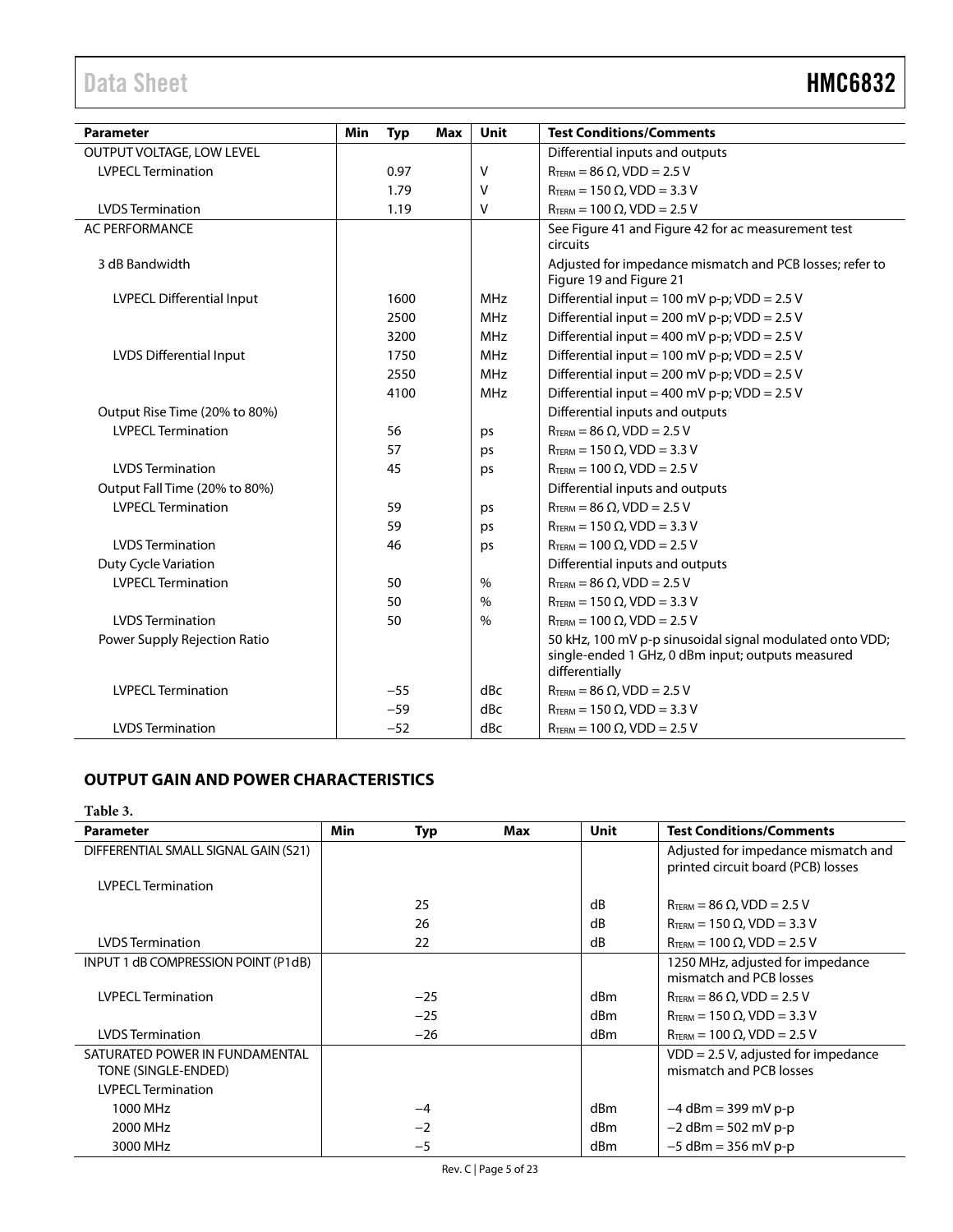# [HMC6832](http://www.analog.com/HMC6832?doc=HMC6832.pdf) Data Sheet

| <b>Parameter</b>           | <b>Min</b> | <b>Typ</b> | <b>Max</b> | <b>Unit</b>     | <b>Test Conditions/Comments</b>                                                       |
|----------------------------|------------|------------|------------|-----------------|---------------------------------------------------------------------------------------|
| <b>LVDS</b> Termination    |            |            |            |                 |                                                                                       |
| 1000 MHz                   |            | $-7$       |            | dBm             | $-7$ dBm = 283 mV p-p                                                                 |
| 2000 MHz                   |            | $-7$       |            | dBm             | $-7$ dBm = 283 mV p-p                                                                 |
| 3000 MHz                   |            | $-7$       |            | d <sub>Bm</sub> | $-7$ dBm = 283 mV p-p                                                                 |
| <b>HARMONICS</b>           |            |            |            |                 | $VDD = 2.5 V$ , adjusted for impedance<br>mismatch and PCB losses, $f_{IPUT} = 2$ GHz |
| <b>LVPECL Termination</b>  |            |            |            |                 |                                                                                       |
| $f_{\text{OUT}}$           |            | $-2$       |            | dBm             | $-2$ dBm = 502 mV p-p                                                                 |
| $2 \times f_{\text{OUT}}$  |            | $-28$      |            | dBc             |                                                                                       |
| $3 \times f_{\text{OUT}}$  |            | $-17$      |            | dBc             |                                                                                       |
| $4 \times f_{\text{OUT}}$  |            | $-38$      |            | dBc             |                                                                                       |
| $5 \times f_{\text{OUT}}$  |            | $-24$      |            | dBc             |                                                                                       |
| <b>LVDS</b> Termination    |            |            |            |                 |                                                                                       |
| $f_{\text{OUT}}$           |            | $-7$       |            | dBm             | $-7$ dBm = 283 mV p-p                                                                 |
| $2 \times f_{\text{OUT}}$  |            | $-22$      |            | dBc             |                                                                                       |
| $3 \times$ four            |            | $-16$      |            | dBc             |                                                                                       |
| $4 \times f_{\text{OUT}}$  |            | $-38$      |            | dBc             |                                                                                       |
| $5 \times f_{\text{OUT}}$  |            | $-29$      |            | dBc             |                                                                                       |
| OUTPUT RETURN LOSS < 10 dB |            | $<$ 6      |            | GHz             | LVDS termination                                                                      |

### **Table 4. Jitter**

| <b>Parameter</b>               | Min<br><b>Typ</b> | <b>Max</b> | Unit            | <b>Test Conditions/Comments</b>                                                                                                                                                                                                                                                                                        |
|--------------------------------|-------------------|------------|-----------------|------------------------------------------------------------------------------------------------------------------------------------------------------------------------------------------------------------------------------------------------------------------------------------------------------------------------|
| <b>FLOOR DENSITY JITTER</b>    |                   |            |                 | Single-ended input; differential output; measured with<br>saturated amplifier to remove amplitude modulation (AM)<br>noise (only affects 100 MHz data); LVPECL RTERM = 150 $\Omega$ ;<br>LVDS R <sub>TERM</sub> = 100 $\Omega$ ; VDD = 2.5 V; see Figure 43 and Figure 44<br>for phase noise measurement test circuits |
| <b>Input Carrier Frequency</b> |                   |            |                 |                                                                                                                                                                                                                                                                                                                        |
| <b>LVPECL Termination</b>      |                   |            |                 |                                                                                                                                                                                                                                                                                                                        |
| 100 MHz                        | 13.09             |            | $as/\sqrt{Hz}$  |                                                                                                                                                                                                                                                                                                                        |
| 622 MHz                        | 1.61              |            | $as/\sqrt{Hz}$  |                                                                                                                                                                                                                                                                                                                        |
| 1000 MHz                       | 1.26              |            | $as/\sqrt{Hz}$  |                                                                                                                                                                                                                                                                                                                        |
| 1600 MHz                       | 0.91              |            | $as/\sqrt{Hz}$  |                                                                                                                                                                                                                                                                                                                        |
| 1750 MHz                       | 0.81              |            | $as/\sqrt{Hz}$  |                                                                                                                                                                                                                                                                                                                        |
| 2000 MHz                       | 0.64              |            | $as/\sqrt{Hz}$  |                                                                                                                                                                                                                                                                                                                        |
| 3000 MHz                       | 0.51              |            | $as/\sqrt{Hz}$  |                                                                                                                                                                                                                                                                                                                        |
| <b>LVDS Termination</b>        |                   |            |                 |                                                                                                                                                                                                                                                                                                                        |
| 100 MHz                        | 15.55             |            | as/ $\sqrt{Hz}$ |                                                                                                                                                                                                                                                                                                                        |
| 622 MHz                        | 1.63              |            | $as/\sqrt{Hz}$  |                                                                                                                                                                                                                                                                                                                        |
| 1000 MHz                       | 1.21              |            | $as/\sqrt{Hz}$  |                                                                                                                                                                                                                                                                                                                        |
| 1600 MHz                       | 0.80              |            | $as/\sqrt{Hz}$  |                                                                                                                                                                                                                                                                                                                        |
| 1750 MHz                       | 0.72              |            | $as/\sqrt{Hz}$  |                                                                                                                                                                                                                                                                                                                        |
| 2000 MHz                       | 0.69              |            | $as/\sqrt{Hz}$  |                                                                                                                                                                                                                                                                                                                        |
| 3000 MHz                       | 0.64              |            | $as/\sqrt{Hz}$  |                                                                                                                                                                                                                                                                                                                        |
| <b>INTEGRATED RMS JITTER</b>   |                   |            |                 | Single-ended input; differential output; measured with<br>saturated amplifier to remove AM noise (only affects<br>100 MHz data); LVPECL R <sub>TERM</sub> = 150 $\Omega$ ; LVDS R <sub>TERM</sub> = 100 $\Omega$ ;<br>$VDD = 2.5 V$ ; see Figure 43 and Figure 44 for phase noise<br>measurement test circuits         |
| 100 MHz Carrier Frequency      |                   |            |                 |                                                                                                                                                                                                                                                                                                                        |
| <b>LVPECL Termination</b>      |                   |            |                 |                                                                                                                                                                                                                                                                                                                        |
| 60 kHz to 10 MHz               | 37                |            | fs rms          |                                                                                                                                                                                                                                                                                                                        |
| 60 kHz to 20 MHz               | 52                |            | fs rms          |                                                                                                                                                                                                                                                                                                                        |
| 60 kHz to 40 MHz               | 74                |            | fs rms          |                                                                                                                                                                                                                                                                                                                        |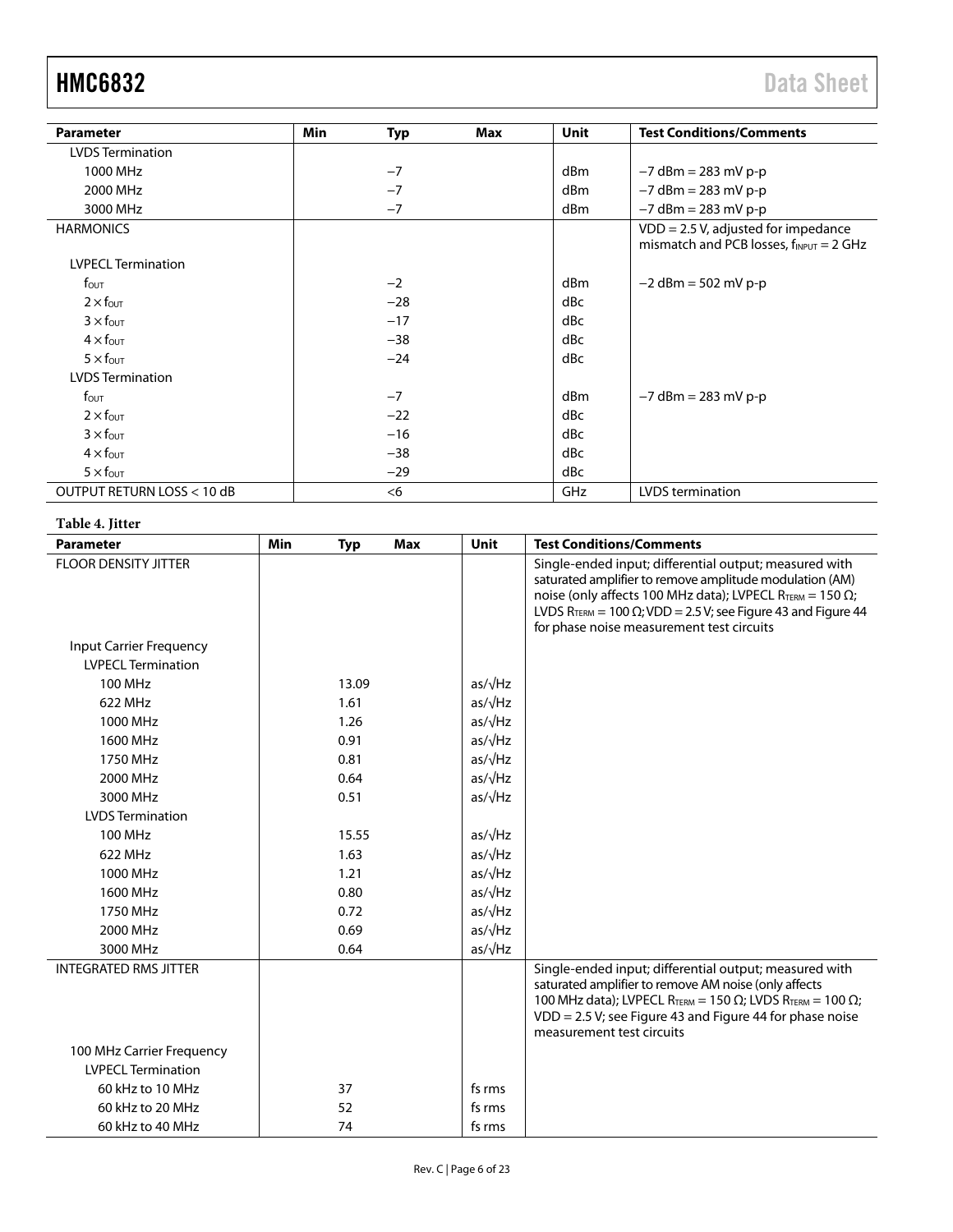| <b>Parameter</b>             | Min<br><b>Typ</b> | <b>Max</b> | Unit   | <b>Test Conditions/Comments</b> |
|------------------------------|-------------------|------------|--------|---------------------------------|
| <b>LVDS Termination</b>      |                   |            |        |                                 |
| 60 kHz to 10 MHz             | 44                |            | fs rms |                                 |
| 60 kHz to 20 MHz             | 62                |            | fs rms |                                 |
| 60 kHz to 40 MHz             | 88                |            | fs rms |                                 |
| 622.06 MHz Carrier Frequency |                   |            |        |                                 |
| <b>LVPECL Termination</b>    |                   |            |        |                                 |
| 10 MHz to 80 MHz             | 12                |            | fs rms |                                 |
| 10 MHz to 100 MHz            | 14                |            | fs rms |                                 |
| <b>LVDS</b> Termination      |                   |            |        |                                 |
| 10 MHz to 80 MHz             | 12                |            | fs rms |                                 |
| 10 MHz to 100 MHz            | 14                |            | fs rms |                                 |
| 1000 MHz Carrier Frequency   |                   |            |        |                                 |
| <b>LVPECL Termination</b>    |                   |            |        |                                 |
| 10 MHz to 80 MHz             | 9                 |            | fs rms |                                 |
| 10 MHz to 100 MHz            | 11                |            | fs rms |                                 |
| <b>LVDS Termination</b>      |                   |            |        |                                 |
| 10 MHz to 80 MHz             | 10                |            | fs rms |                                 |
| 10 MHz to 100 MHz            | 10                |            | fs rms |                                 |
| 1600 MHz Carrier Frequency   |                   |            |        |                                 |
| <b>LVPECL Termination</b>    |                   |            |        |                                 |
| 10 MHz to 80 MHz             | 7                 |            | fs rms |                                 |
| 10 MHz to 100 MHz            | 8                 |            | fs rms |                                 |
| <b>LVDS</b> Termination      |                   |            |        |                                 |
| 10 MHz to 80 MHz             | 6                 |            | fs rms |                                 |
| 10 MHz to 100 MHz            | $\overline{7}$    |            | fs rms |                                 |
| 2000 MHz Carrier Frequency   |                   |            |        |                                 |
| <b>LVPECL Termination</b>    |                   |            |        |                                 |
| 10 MHz to 80 MHz             | 5                 |            | fs rms |                                 |
| 10 MHz to 100 MHz            | 6                 |            | fs rms |                                 |
| <b>LVDS</b> Termination      |                   |            |        |                                 |
| 10 MHz to 80 MHz             | 5                 |            | fs rms |                                 |
| 10 MHz to 100 MHz            | 6                 |            | fs rms |                                 |
| 3000 MHz Carrier Frequency   |                   |            |        |                                 |
| <b>LVPECL Termination</b>    |                   |            |        |                                 |
| 10 MHz to 80 MHz             | 3                 |            | fs rms |                                 |
| 10 MHz to 100 MHz            | $\overline{4}$    |            | fs rms |                                 |
| <b>LVDS</b> Termination      |                   |            |        |                                 |
| 10 MHz to 80 MHz             | 4                 |            | fs rms |                                 |
| 10 MHz to 100 MHz            | 5                 |            | fs rms |                                 |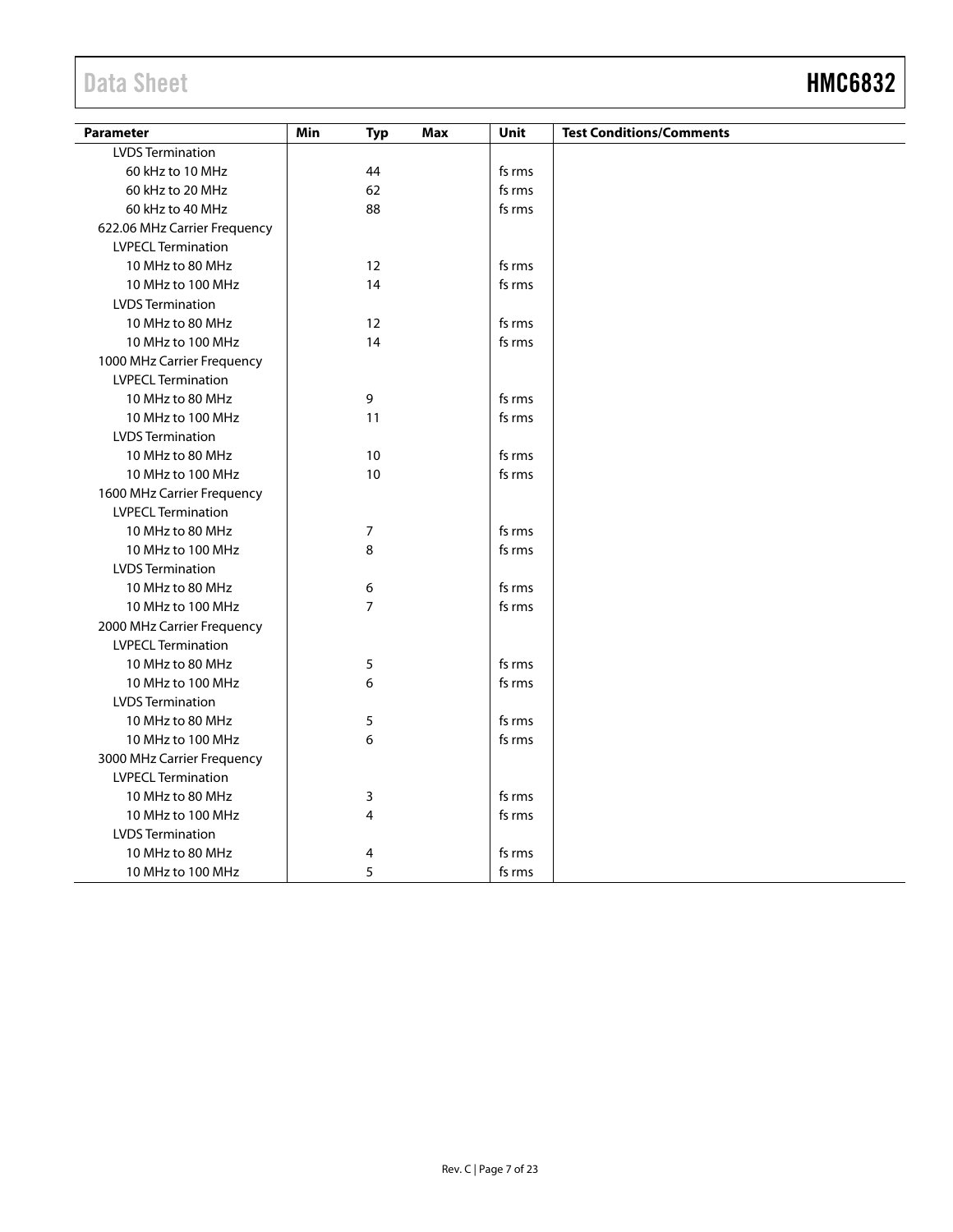### **Table 5. Phase Noise Floor**

| <b>Parameter</b>                           | Min | <b>Typ</b> | Max | <b>Unit</b> | <b>Test Conditions/Comments</b>                                                                                                                                                                                                                                                                            |
|--------------------------------------------|-----|------------|-----|-------------|------------------------------------------------------------------------------------------------------------------------------------------------------------------------------------------------------------------------------------------------------------------------------------------------------------|
| SINGLE-SIDEBAND (SSB PHASE NOISE<br>FLOOR) |     |            |     |             | Single-ended input; differential output;<br>measured with saturated amplifier to remove<br>AM noise (only affects 100 MHz data); LVPECL<br>$R_{\text{TERM}} = 150 \Omega$ ; LVDS $R_{\text{TERM}} = 100 \Omega$ ; VDD = 2.5 V;<br>see Figure 43 and Figure 44 for phase noise<br>measurement test circuits |
| <b>Input Carrier Frequency</b>             |     |            |     |             |                                                                                                                                                                                                                                                                                                            |
| <b>LVPECL Termination</b>                  |     |            |     |             |                                                                                                                                                                                                                                                                                                            |
| 100 MHz                                    |     | $-165.7$   |     | dBc/Hz      |                                                                                                                                                                                                                                                                                                            |
| 622 MHz                                    |     | $-168.0$   |     | dBc/Hz      |                                                                                                                                                                                                                                                                                                            |
| 1000 MHz                                   |     | $-166.0$   |     | dBc/Hz      |                                                                                                                                                                                                                                                                                                            |
| 1600 MHz                                   |     | $-164.8$   |     | dBc/Hz      |                                                                                                                                                                                                                                                                                                            |
| 1750 MHz                                   |     | $-165.0$   |     | dBc/Hz      |                                                                                                                                                                                                                                                                                                            |
| 2000 MHz                                   |     | $-165.9$   |     | dBc/Hz      |                                                                                                                                                                                                                                                                                                            |
| 3000 MHz                                   |     | $-164.4$   |     | dBc/Hz      |                                                                                                                                                                                                                                                                                                            |
| <b>LVDS</b> Termination                    |     |            |     |             |                                                                                                                                                                                                                                                                                                            |
| 100 MHz                                    |     | $-164.2$   |     | dBc/Hz      |                                                                                                                                                                                                                                                                                                            |
| 622 MHz                                    |     | $-167.9$   |     | dBc/Hz      |                                                                                                                                                                                                                                                                                                            |
| 1000 MHz                                   |     | $-166.4$   |     | dBc/Hz      |                                                                                                                                                                                                                                                                                                            |
| 1600 MHz                                   |     | $-165.9$   |     | dBc/Hz      |                                                                                                                                                                                                                                                                                                            |
| 1750 MHz                                   |     | $-166.0$   |     | dBc/Hz      |                                                                                                                                                                                                                                                                                                            |
| 2000 MHz                                   |     | $-165.2$   |     | dBc/Hz      |                                                                                                                                                                                                                                                                                                            |
| 3000 MHz                                   |     | $-162.4$   |     | dBc/Hz      |                                                                                                                                                                                                                                                                                                            |

## <span id="page-7-0"></span>**TIMING CHARACTERISTICS**

 $T_A = 25$ °C, unless otherwise noted. Minimum/maximum values are guaranteed by design and characterization.

| Table 6.                                  |       |     |       |      |                                                                  |
|-------------------------------------------|-------|-----|-------|------|------------------------------------------------------------------|
| <b>Parameter</b>                          | Min   | Typ | Max   | Unit | <b>Test Conditions/Comments</b>                                  |
| <b>TYPICAL CHANNEL SKEW</b>               |       | ±5  |       | ps   | Relative to OUTP5, $VDD = 2.5 V$ or 3.3 V                        |
| <b>TYPICAL PROPAGATION DELAY</b>          |       |     |       |      |                                                                  |
| <b>LVPECL Termination</b>                 |       | 201 |       | ps   | $VDD = 2.375 V to 3.6 V$                                         |
| <b>LVDS</b> Termination                   |       | 207 |       | ps   | $VDD = 2.375 V$ to 2.625 V                                       |
| <b>TYPICAL DELAY VARIATION</b>            |       |     |       |      |                                                                  |
| At $T_A = 25^{\circ}C$                    |       |     |       |      |                                                                  |
| <b>LVPECL Termination</b>                 |       | ±5  |       | ps   | $VDD = 2.375$ V to 3.6 V, measurement uncertainty = $\pm 2$ ps   |
| <b>LVDS</b> Termination                   |       | ±5  |       | ps   | $VDD = 2.375$ V to 2.625 V, measurement uncertainty = $\pm 2$ ps |
| At $T_A = -40^{\circ}C$ to $+85^{\circ}C$ |       |     |       |      |                                                                  |
| <b>LVPECL Termination</b>                 |       | ±13 |       | ps   | VDD = 2.375 V to 3.6 V, measurement uncertainty = $\pm$ 4 ps     |
| <b>LVDS</b> Termination                   |       | ±13 |       | ps   | VDD = 2.375 V to 2.625 V, measurement uncertainty = $\pm$ 4 ps   |
| PROCESS PROPAGATION DELAY VARIATION       | $-18$ |     | $+18$ | ps   | Process simulation, $VDD = 2.5 V$                                |

## <span id="page-7-1"></span>**TIMING SPECIFICATIONS**

VDD = 2.5 V or 3.3 V,  $T_A = 25^{\circ}$ C, unless otherwise noted.

| וחו<br>11 |  |
|-----------|--|
|           |  |

| Parameter | Tvpical | Unit | <b>Description</b>                  |
|-----------|---------|------|-------------------------------------|
| tskew     | 土コ      | ps   | Output skew                         |
|           | 57/45   | рs   | Output rise/fall time (LVPECL/LVDS) |
|           | 59/46   | рs   | Output rise/fall time (LVPECL/LVDS) |
| τp        | 201/207 | рs   | Propagation delay (LVPECL/LVDS)     |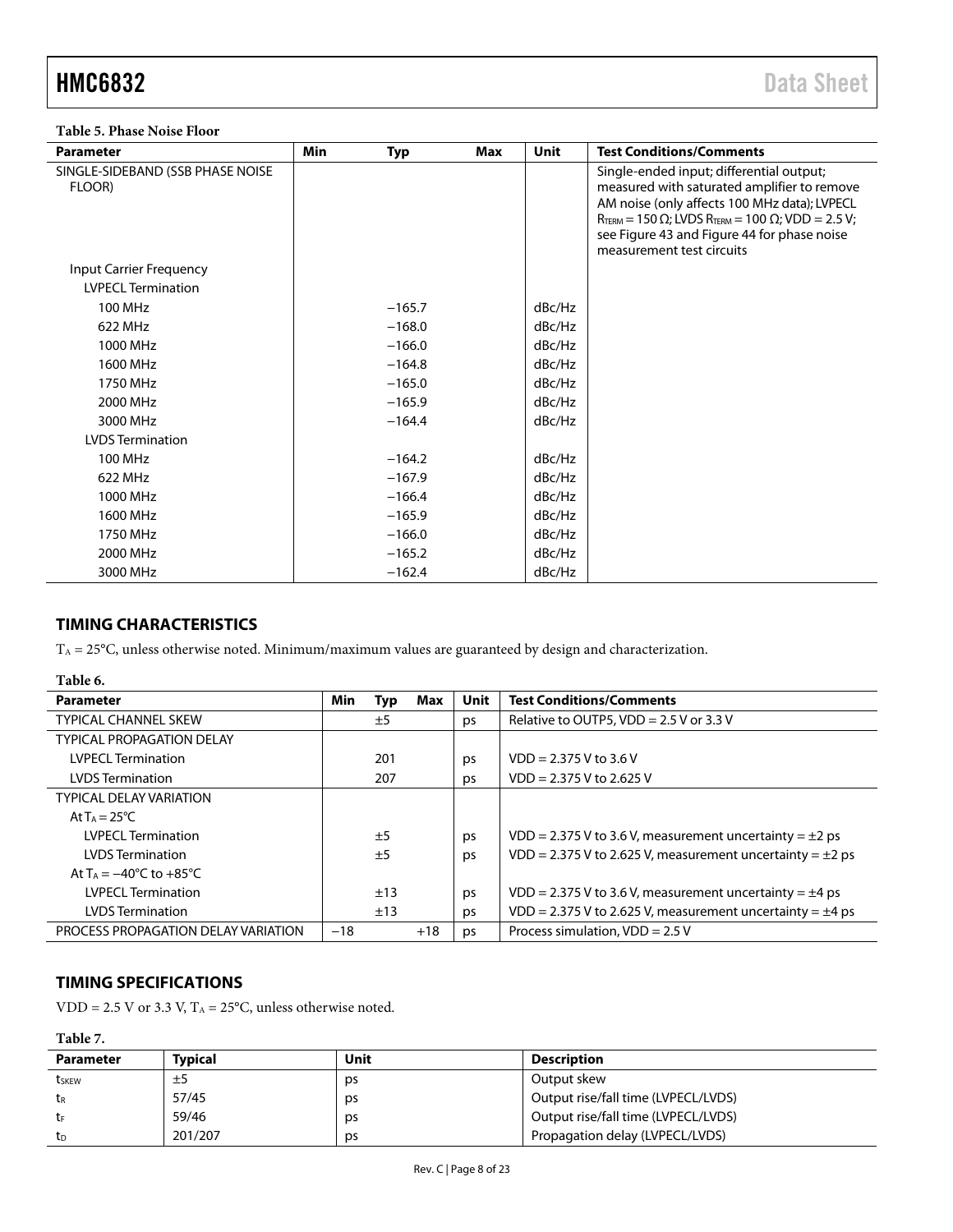## *Timing Diagram*

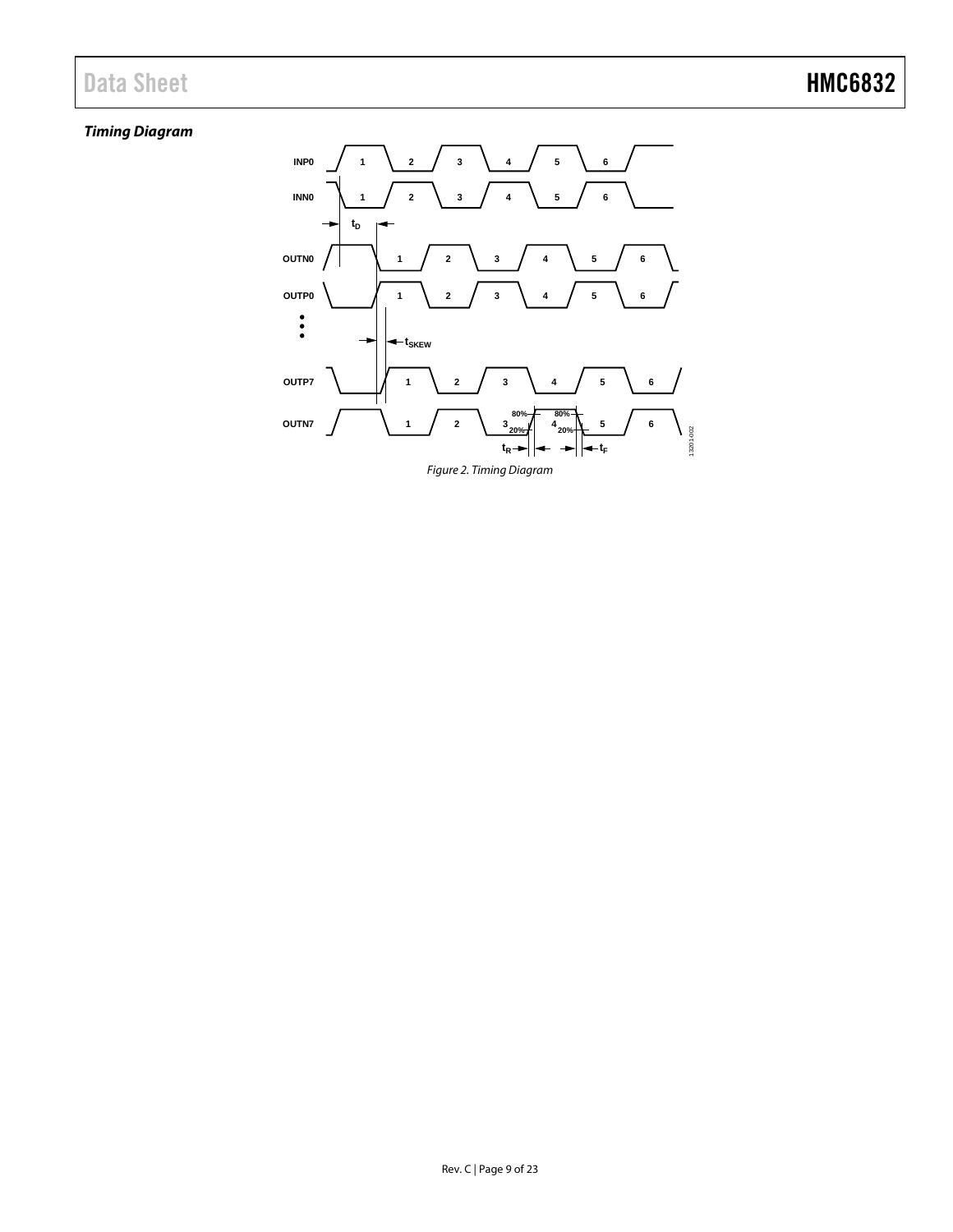# <span id="page-9-0"></span>ABSOLUTE MAXIMUM RATINGS

### <span id="page-9-3"></span>**Table 8.**

| <b>Parameter</b>                              | Rating                               |
|-----------------------------------------------|--------------------------------------|
| Maximum Voltage Between VDD Pins<br>and FPAD  | $-0.3$ V to $+4$ V                   |
| Maximum RF Power to INPx and INNx             | 15 dBm, single-ended                 |
| INPx and INNx                                 | $-0.3$ V to $+3.6$ V                 |
| Minimum Output Load Resistor                  |                                      |
| LVPECL (VDD = $2.5$ V)                        | $75$ O to GND                        |
| LVPECL (VDD = 3.3 V)                          | 100 $\Omega$ to GND                  |
| LVPECL Output Load Current                    | 40 mA/single-ended<br>output channel |
| Input Select Voltage Range                    | $-0.3$ V to $+3.6$ V                 |
| Maximum VAC REF Load Current                  | 2 mA                                 |
| Maximum Reflow Temperature<br>(MSL3 Rating)   | $260^{\circ}$ C                      |
| <b>ESD Sensitivity</b>                        |                                      |
| Human Body Model (HBM)                        | Class 1C                             |
| Field Induced Charged Device Model<br>(FICDM) | Class C4                             |

Stresses at or above those listed under Absolute Maximum Ratings may cause permanent damage to the product. This is a stress rating only; functional operation of the product at these or any other conditions above those indicated in the operational section of this specification is not implied. Operation beyond the maximum operating conditions for extended periods may affect product reliability.

### <span id="page-9-1"></span>**THERMAL RESISTANCE**

### **Table 9. Thermal Resistance**

| Package Type  | Unit |
|---------------|------|
| 28-Lead LECSP | °C/W |

### <span id="page-9-2"></span>**ESD CAUTION**



ESD (electrostatic discharge) sensitive device. Charged devices and circuit boards can discharge without detection. Although this product features patented or proprietary protection circuitry, damage may occur on devices subjected to high energy ESD. Therefore, proper ESD precautions should be taken to avoid performance degradation or loss of functionality.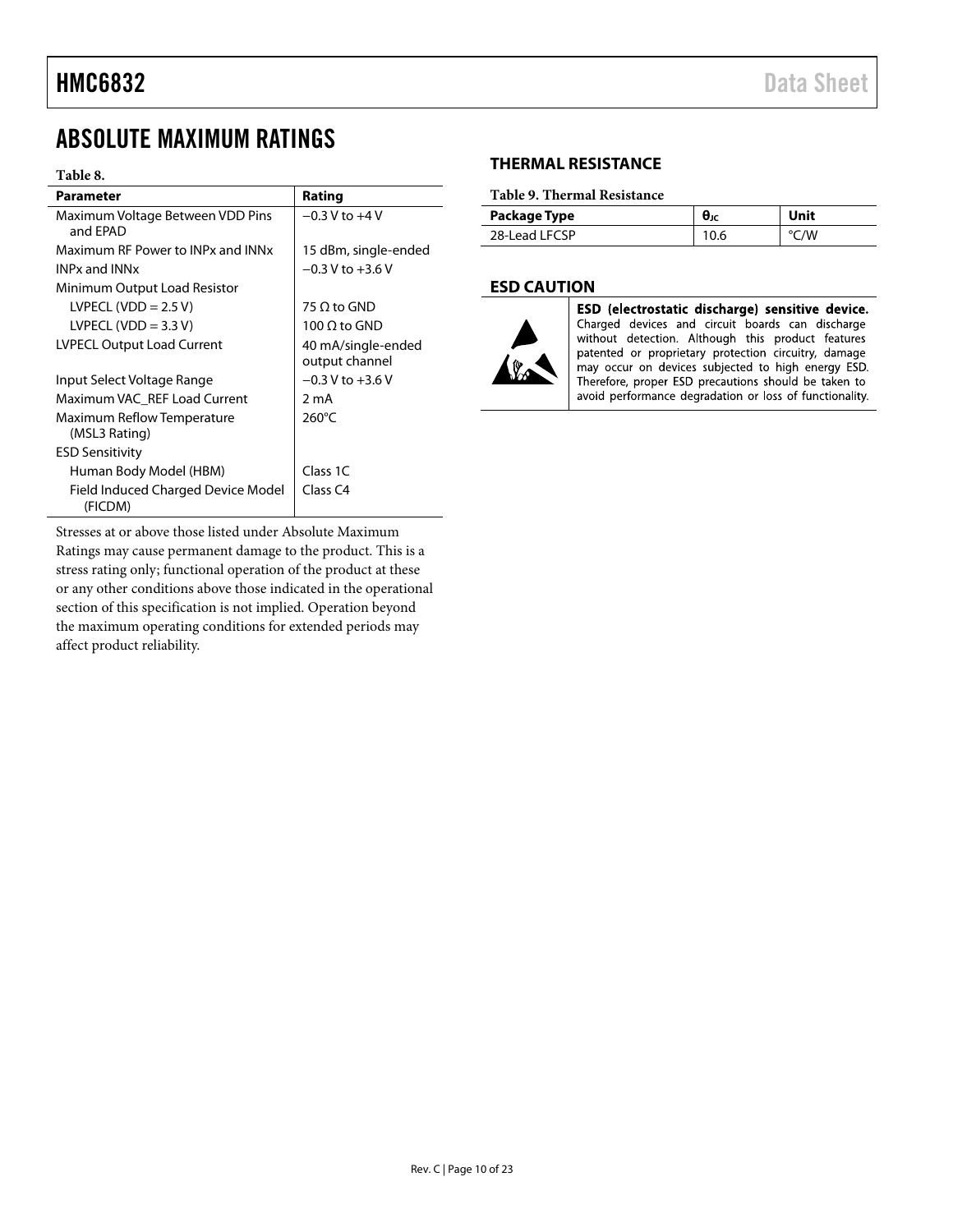# <span id="page-10-0"></span>PIN CONFIGURATION AND FUNCTION DESCRIPTIONS





13201-003

 $\frac{3}{2}$ 

*Figure 3. Pin Configuration*

### **Table 10. Pin Function Descriptions**

| Pin No.      | <b>Mnemonic</b>   | <b>Description</b>                                                                          |
|--------------|-------------------|---------------------------------------------------------------------------------------------|
| $\mathbf{1}$ | <b>GND</b>        | Ground.                                                                                     |
| 2            | OUTP7             | Differential Signal Output 7, Positive.                                                     |
| 3            | OUTN7             | Differential Signal Output 7, Negative.                                                     |
| 4            | IN SEL            | Input Select. Logic $0 = \text{INPO}/\text{INNO}$ and Logic $1 = \text{INP1}/\text{INN1}$ . |
| 5            | INP <sub>1</sub>  | Differential Signal Input 1, Positive.                                                      |
| 6            | INN <sub>1</sub>  | Differential Signal Input 1, Negative.                                                      |
| 7            | VAC_REF           | Output Reference Voltage.                                                                   |
| 8            | <b>VDD</b>        | Power Supply.                                                                               |
| 9            | <b>INPO</b>       | Differential Signal Input 0, Positive.                                                      |
| 10           | <b>INNO</b>       | Differential Signal Input 0, Negative.                                                      |
| 11           | <b>CONFIG</b>     | Output Termination Configuration Input. Logic 0 = LVPECL and Logic 1 = LVDS.                |
| 12           | OUTP0             | Differential Signal Output 0, Positive.                                                     |
| 13           | <b>OUTN0</b>      | Differential Signal Output 0, Negative.                                                     |
| 14           | <b>GND</b>        | Ground.                                                                                     |
| 15           | <b>VDD</b>        | Power Supply.                                                                               |
| 16           | OUTP1             | Differential Signal Output 1, Positive.                                                     |
| 17           | OUTN1             | Differential Signal Output 1, Negative.                                                     |
| 18           | OUTP <sub>2</sub> | Differential Signal Output 2, Positive.                                                     |
| 19           | OUTN <sub>2</sub> | Differential Signal Output 2, Negative.                                                     |
| 20           | OUTP3             | Differential Signal Output 3, Positive.                                                     |
| 21           | OUTN3             | Differential Signal Output 3, Negative.                                                     |
| 22           | OUTP4             | Differential Signal Output 4, Positive.                                                     |
| 23           | OUTN4             | Differential Signal Output 4, Negative.                                                     |
| 24           | OUTP5             | Differential Signal Output 5, Positive.                                                     |
| 25           | OUTN <sub>5</sub> | Differential Signal Output 5, Negative.                                                     |
| 26           | OUTP6             | Differential Signal Output 6, Positive.                                                     |
| 27           | OUTN6             | Differential Signal Output 6, Negative.                                                     |
| 28           | <b>VDD</b>        | Power Supply.                                                                               |
|              | <b>EPAD</b>       | Exposed Pad. The exposed pad must be connected to GND.                                      |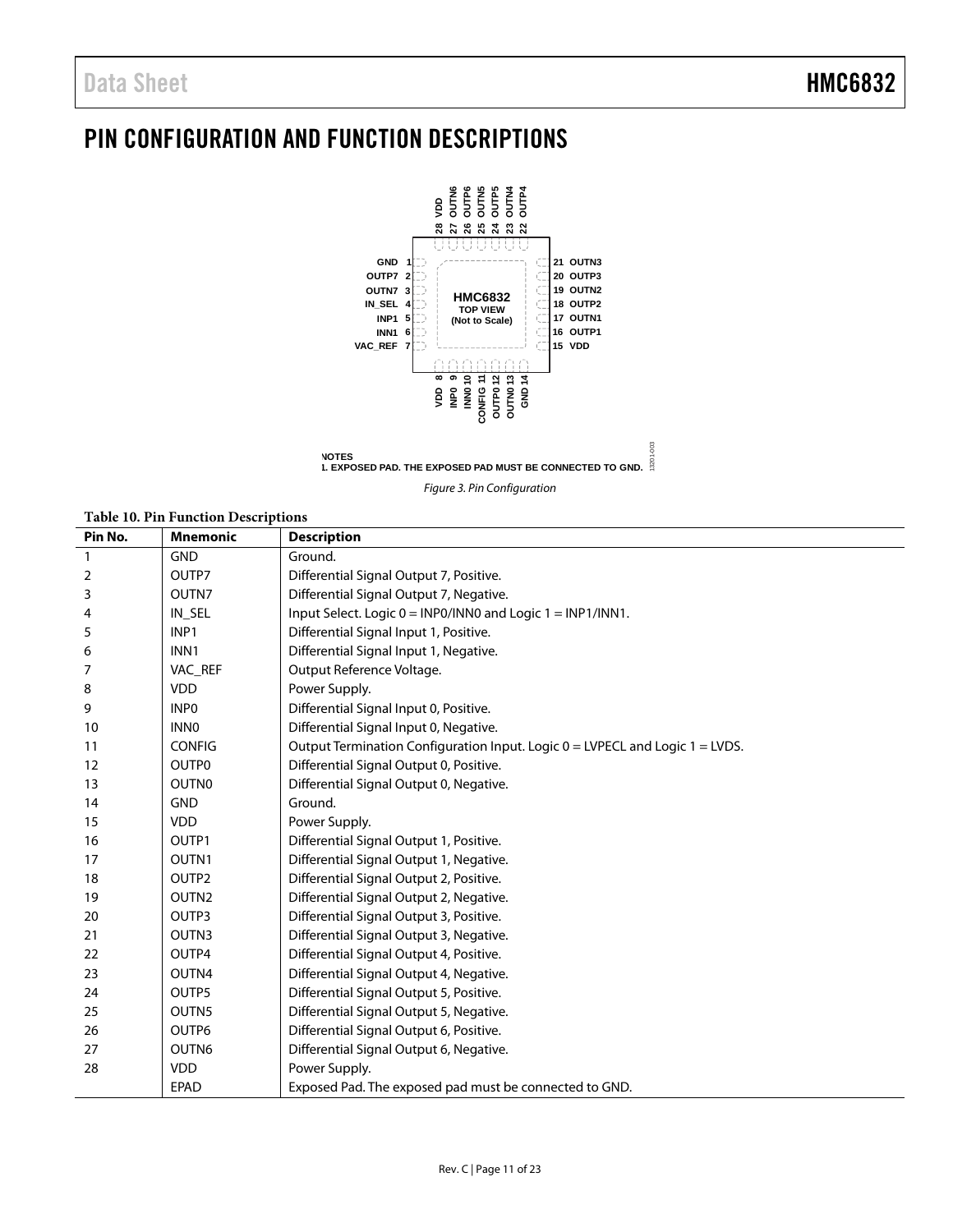## **[HMC6832](http://www.analog.com/HMC6832?doc=HMC6832.pdf)** Data Sheet

## <span id="page-11-0"></span>TYPICAL PERFORMANCE CHARACTERISTICS

Typical is given as  $f_{INPUT} = 1.25$  GHz (ac-coupled), differential input power = 7.5 dBm,  $T_{NOMINAL} = 25$ °C, unless otherwise noted. All outputs captured using 50 Ω scope termination. Used 50  $Ω$  board termination on inputs to minimize reflections.







*Figure 5. LVPECL Differential Output Voltage, 150 Ω, 3.3 V vs. Carrier Frequency over Time, 2 dBm Input, Uncorrected for Board Loss, and Measurement Band Limited by the Trace Bandwidth*



*Figure 6. LVDS Differential Output Voltage, 100 Ω, 2.5 V vs. Carrier Frequency over Time, 2 dBm Input, Uncorrected for Board Loss, and Measurement Band Limited by the Trace Bandwidth*



*Figure 7. LVPECL Differential Output Voltage, 86 Ω, 2.5 V vs. Carrier Frequency over Time, 2 dBm Input, Uncorrected for Board Loss, and Measurement Band Limited by the Trace Bandwidth*



*Figure 8. LVPECL Differential Output Voltage, 150 Ω, 3.3 V vs. Carrier Frequency over Time, 2 dBm Input, Uncorrected for Board Loss, and Measurement Band Limited by the Trace Bandwidth*



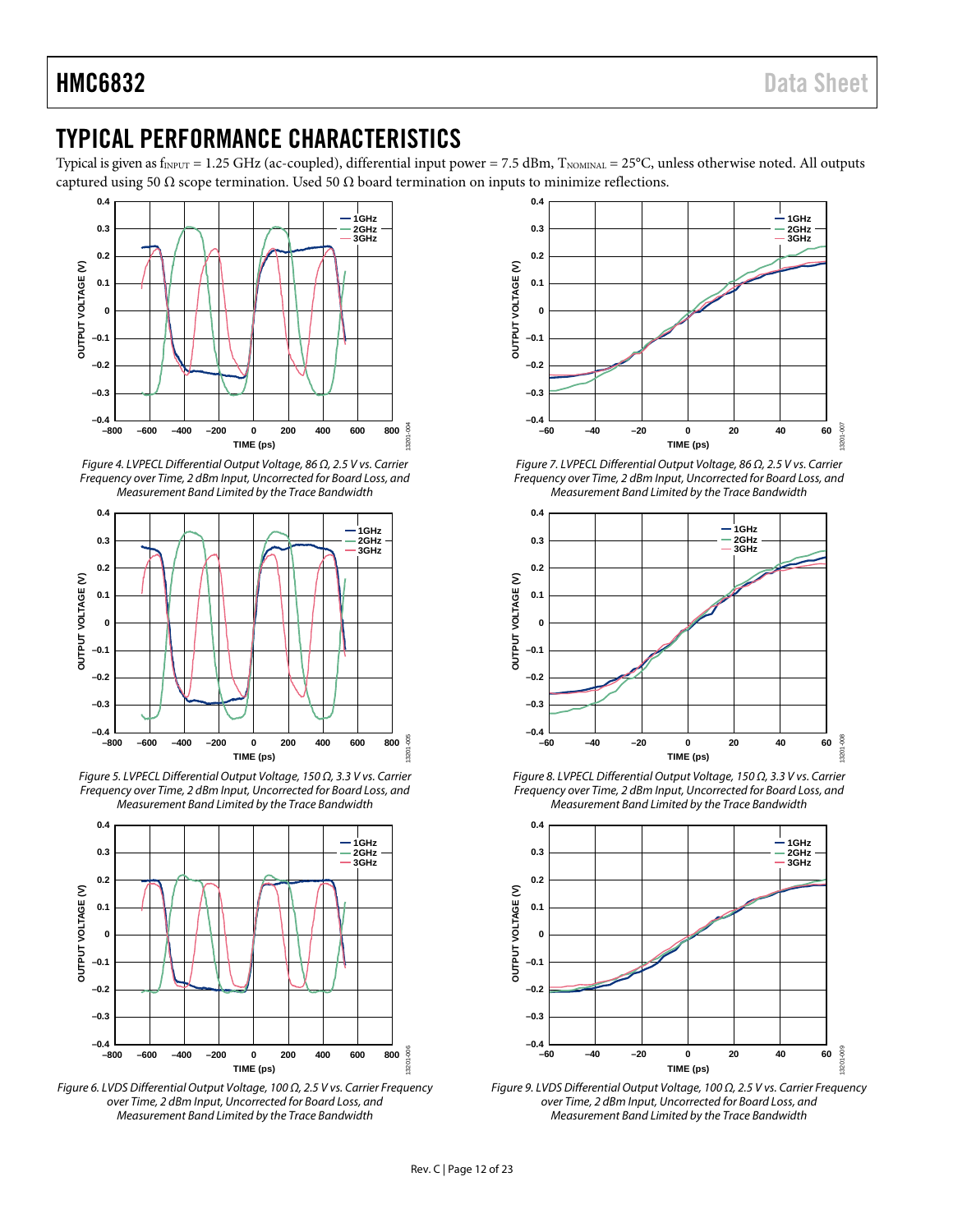





*Figure 11. 2.5 V Current Consumption vs. Loaded Banks for Given LVPECL RTERM Values*







*Figure 13. 1.25 GHz Fundamental Differential Output Power vs. Differential Input Power, Uncorrected for Impedance Mismatch*



*Figure 14. LVPECL Evaluation Board Output Trace Loss and Distortion from Impedance Mismatch vs. Carrier Frequency*



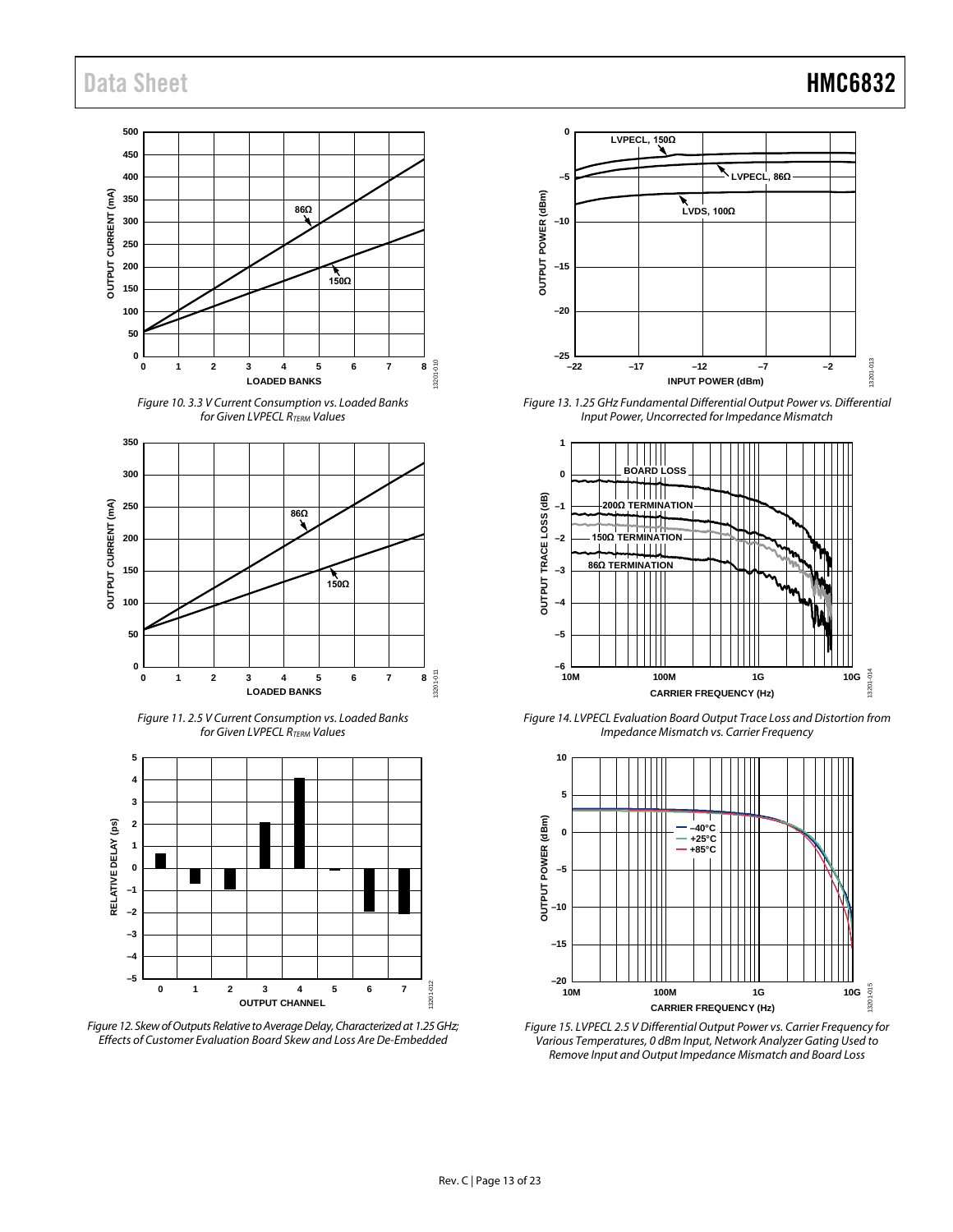

*Figure 16. LVPECL 3.3 V Differential Output Power vs. Carrier Frequency for Various Temperatures, 0 dBm Input, Network Analyzer Gating Used to Remove Input and Output Impedance Mismatch and Board Loss*



*Figure 17. LVPECL DifferentialOutput Power vs. Carrier Frequency for Various Supplies, 0 dBm Input, Network Analyzer Gating Used to Remove Input and Output Impedance Mismatch and Board Loss*



*Figure 18. LVPECL Differential Output Power vs. Carrier Frequency for Various Terminations, 0 dBm Input, Network Analyzer Gating Used to Remove Input and Output Impedance Mismatch and Board Loss*



<span id="page-13-0"></span>*Figure 19. LVPECL 2.5 V, 150 Ω Differential Gain vs. Carrier Frequency for*  Various Input Powers, Network Analyzer Gating Used to Remove Input and *Output Impedance Mismatch and Board Loss*



*Figure 20. LVDS Differential Output Power vs. Carrier Frequency for Various Supplies, 0 dBm Input, Network Analyzer Gating Used to Remove Input and Output Impedance Mismatch and Board Loss*



<span id="page-13-1"></span>*Figure 21. LVDS Differential Gain vs. Carrier Frequency for Various Input Powers with 100 Ω, Network Analyzer Gating Used to Remove Input and Output Impedance Mismatch and Board Loss*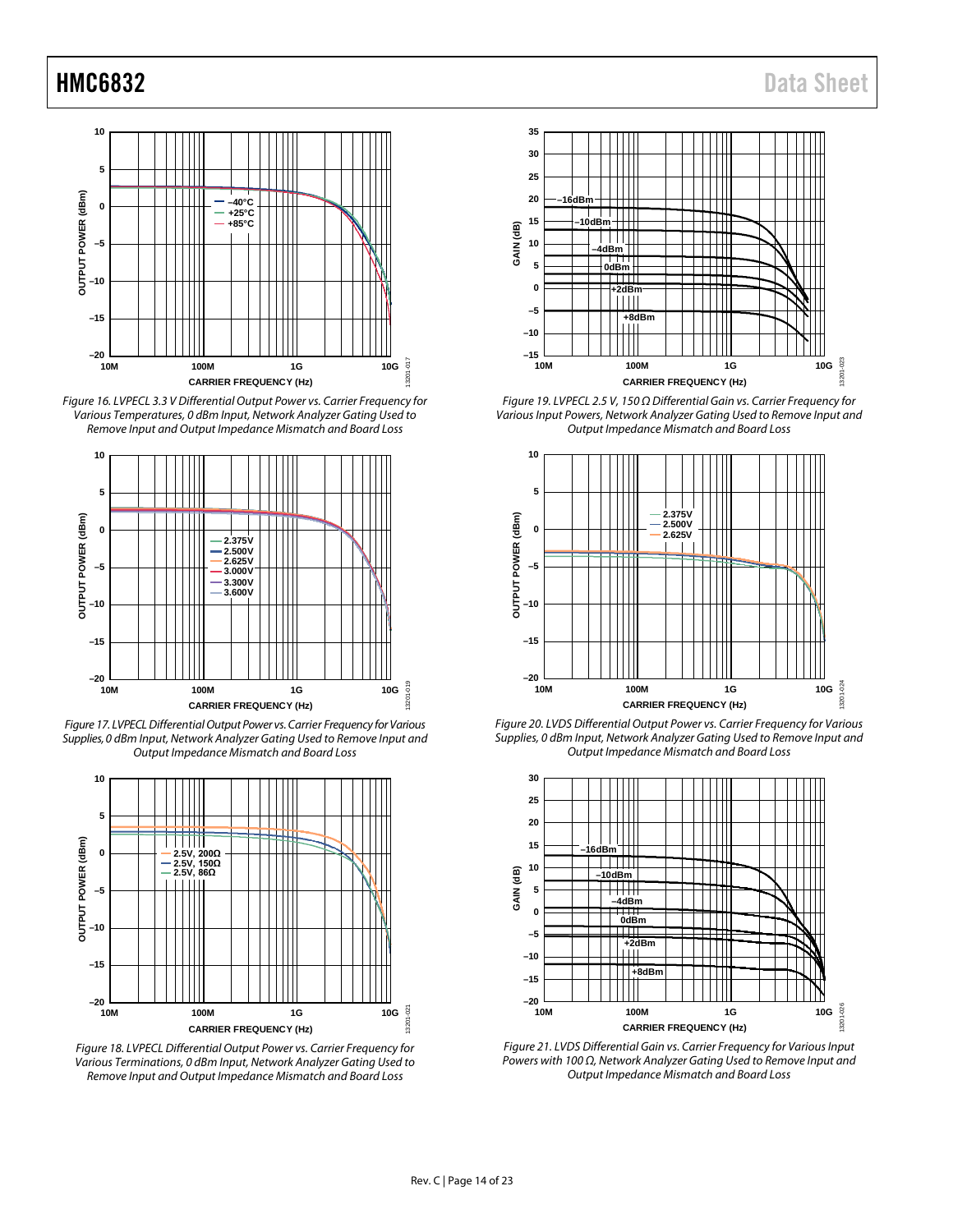

*Figure 22. Phase Noise Performance at 2 GHz, 2.5 V Supply, [HMC830](http://www.analog.com/HMC830?doc=HMC6832.pdf) Used as Signal Source; Driving 9 dBm Single-Ended Through Balun*



*Figure 23. Phase Noise Performance at 2 GHz, Agilent E8257D (UNY Option) Used as Signal Source, 0 dBm Single-Ended Input Signal, Single-Ended Output, Depicts Residual Phase Noise Much Better than Reference Source*



*Figure 24. Additive Phase Noise at 2 GHz, 0 dBm Single-Ended Input Signal, Differential LVDS Output and Single-Ended LVPECL Output* 



*Figure 25. Phase Noise Floor vs. Slew Rate for Carrier Frequencies and Output Configurations, LVPECL RTERM = 150 Ω; LVDS RTERM = 100 Ω*



*Figure 26. Phase Noise Floor at 1.6 GHz vs. Input Power, LVPECL RTERM = 150 Ω; LVDS RTERM = 100 Ω*



*Figure 27. Phase Noise Performance with Low Frequency Sinusoidal Inputs, Input Power = 10 dBm Single-Ended, LVPECL R<sub>TERM</sub> = 150 Ω; LVDS RTERM = 100 Ω, Phase Noise Floor (dBc/Hz) = Figure of Merit (FOM) (dBc/Hz))* + 10  $log(f_{OUT}$  (Hz))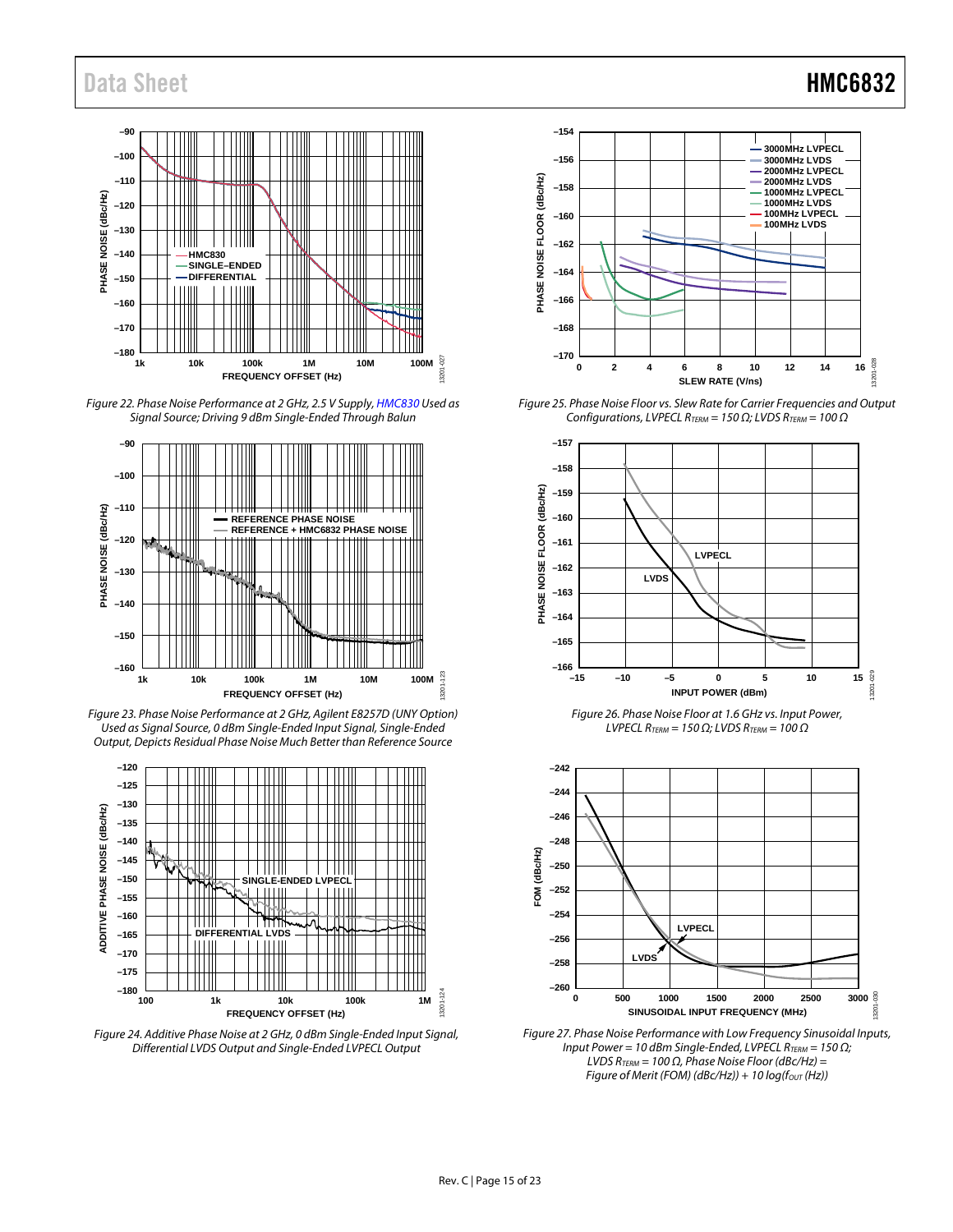

*Figure 28. Phase Noise Floor vs. Supply Voltage for LVPECL and LVDS, LVPECL RTERM = 150 Ω; LVDS RTERM = 100 Ω*



*Figure 29. LVPECL 2.5 V, 150 Ω, Phase Noise Floor vs. Temperature for Various Carrier Frequencies*



*Figure 30. LVDS Phase Noise Floor vs. Temperature for Various Carrier Frequencies*



*Figure 31. LVDS/LVPECL S Parameters (S11), Network Analyzer Gating Used to Remove Input and Output Impedance Mismatch and Board Loss*



*Figure 32. LVPECL S Parameters (S12), Network Analyzer Gating Used to Remove Input and Output Impedance Mismatch and Board Loss*



*Figure 33. LVDS S Parameters (S12), Network Analyzer Gating Used to Remove Input and Output Impedance Mismatch and Board Loss*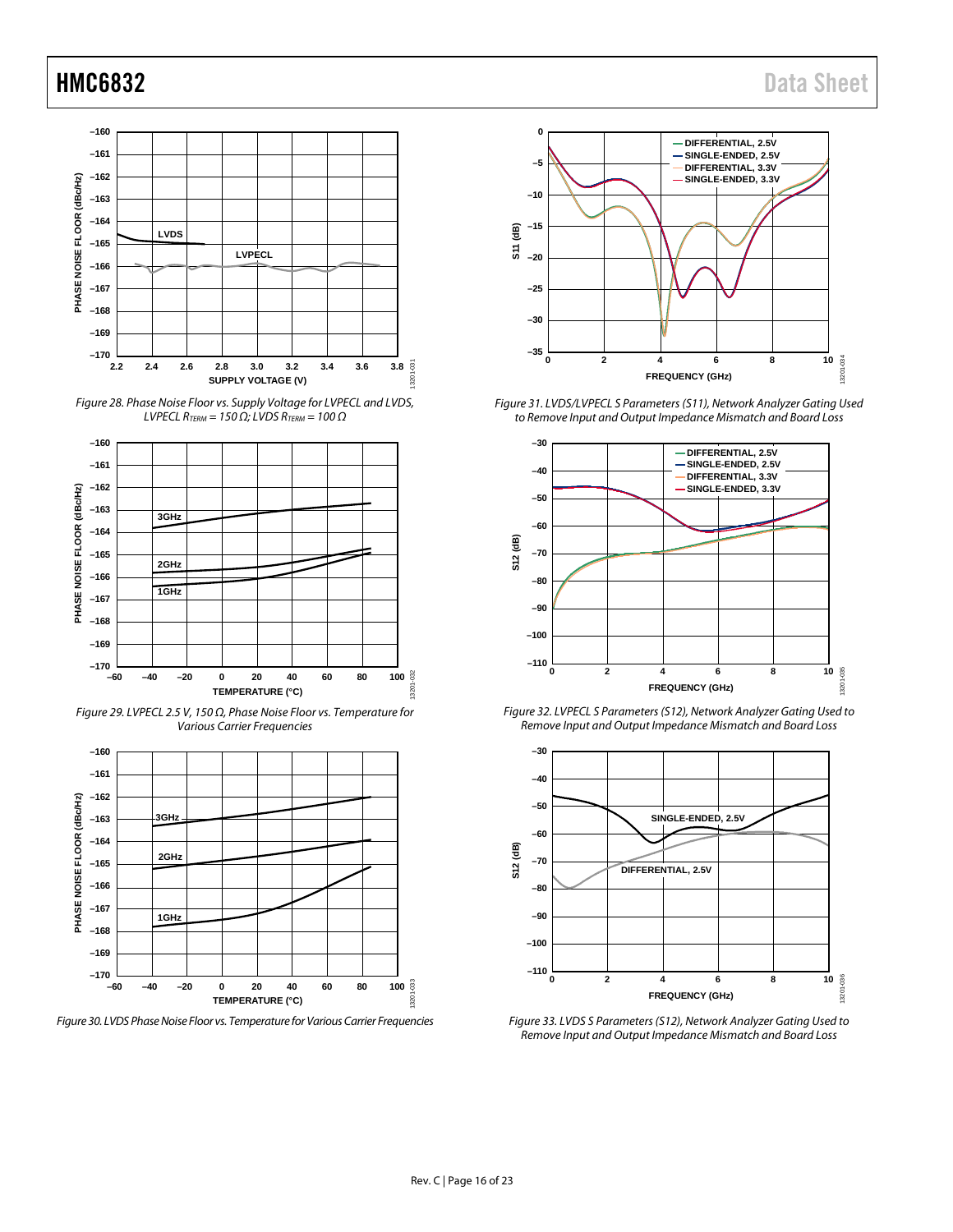### **0 –5 –10 S22 (dB) –15 DIFFERENTIAL, 2.5V SINGLE-ENDED, 2.5V –20 DIFFERENTIAL, 3.3V SINGLE-ENDED, 3.3V –25**  $-30<sub>0</sub>$  $-037$ **0 2 4 6 8 10** 13201-037 13201-**FREQUENCY (GHz)**

*Figure 34. LVPECL S Parameters (S22), Network Analyzer Gating Used to Remove Input and Output Impedance Mismatch and Board Loss*



*Figure 35. LVDS S Parameters (S22), Network Analyzer Gating Used to Remove Input and Output Impedance Mismatch and Board Loss*



*Figure 36. VAC\_REF Output Power vs. Supply Voltage for Various Temperatures and Current Loads; 600 Ω Signifies 2 mA Output Load*



*Figure 37. LVPECL Supply Current vs. Supply Voltage for Various Temperatures and RTERM Values*



*Figure 38. LVDS Supply Current vs. Supply Voltage for Various Temperatures*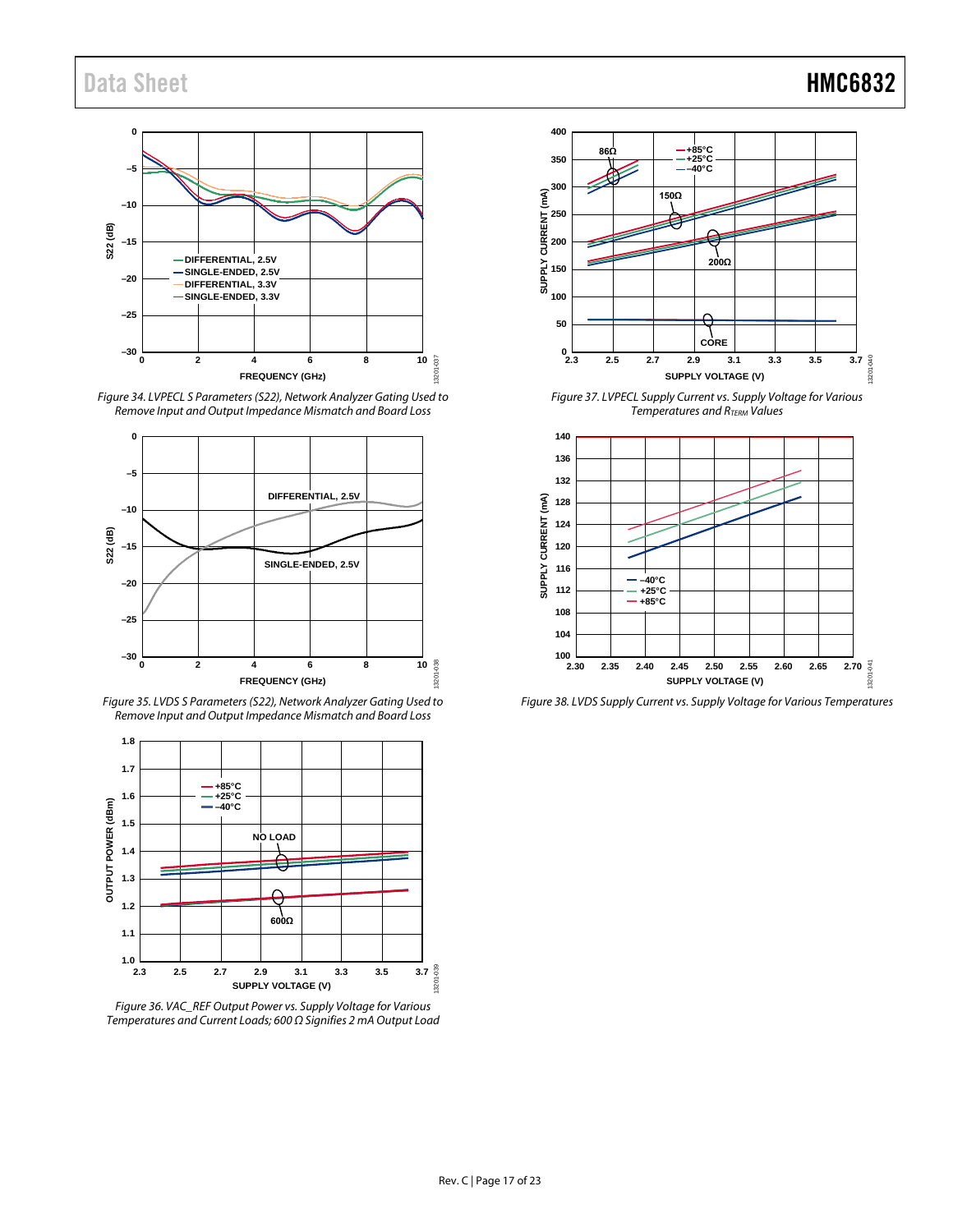# <span id="page-17-0"></span>TEST CIRCUITS



<span id="page-17-3"></span>*Figure 39. Test Circuit for DC LVPECL Measurements, 86 Ω Termination Used for VDD = 2.5 V; 150 Ω Termination Used for VDD = 3.3 V*



*Figure 40. Test Circuit for DC LVDS Measurements*

<span id="page-17-4"></span>

<span id="page-17-1"></span>*Figure 41. Test Circuit for Transient (AC) LVPECL Measurements, 86 Ω Termination Used for VDD = 2.5 V; 150 Ω Termination Used for VDD = 3.3 V*



*Figure 42. Test Circuit for Transient (AC) LVDS Measurements*

<span id="page-17-2"></span>

*Figure 43. Test Circuit for Phase Noise LVPECL Measurements*

<span id="page-17-6"></span><span id="page-17-5"></span>

*Figure 44. Test Circuit for Phase Noise LVDS Measurements*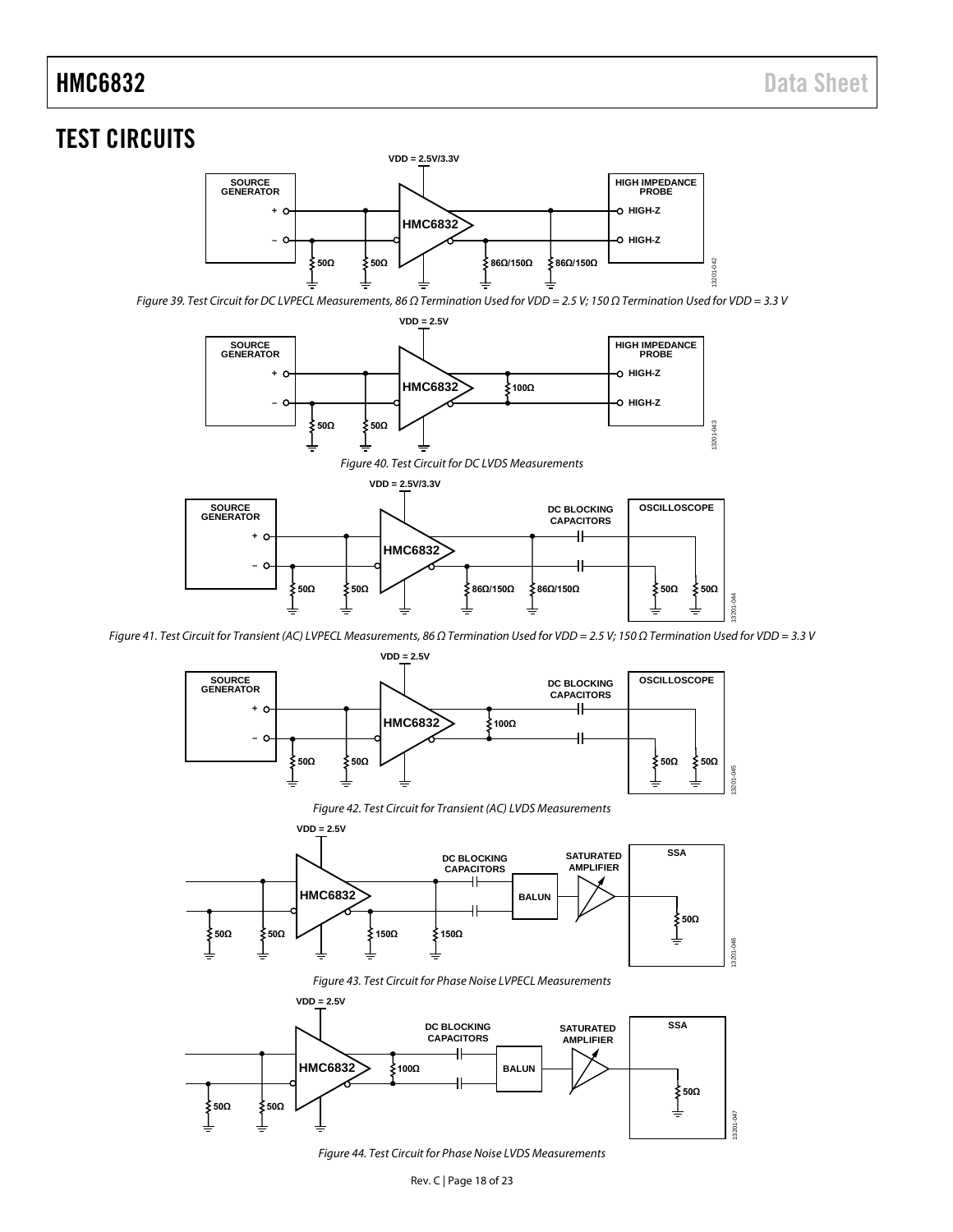## <span id="page-18-0"></span>THEORY OF OPERATION **INPUT STAGE**

<span id="page-18-1"></span>The input stage shown in [Figure 45](#page-18-3) is flexible. It can be driven single-ended or differential with LVPECL, LVDS, or CML signals. If driven single-ended, place a large ac-coupled capacitor between the undriven input and a nearby GND pin. There are pull-up and pull-down resistors on each single-ended input to set the nominal dc voltage to VDD/2. The input is selectable by the input select pin (IN\_SEL), a digital pin that can be set to either GND (INx0) or VDD (INx1). To select the output termination, use the configuration pin (CONFIG), a digital pin that can be set to either GND (LVPECL) or to VDD (LVDS). When left floating, the CONFIG pin is internally pulled to VDD (LVDS).

## <span id="page-18-2"></span>**LVPECL OUTPUT STAGE**

The LVPECL output driver produces up to 0.8 V p-p differential swing into 100  $\Omega$  differential loads. LVPECL drivers are terminated with off-chip resistors that provide the dc current through the emitter-follower output stage. If unused, LVPECL outputs can be left floating. VAC\_REF is an output reference voltage capable of sourcing 2 mA at 1.25 V.



<span id="page-18-3"></span>*Figure 45. Input Stage Block Diagram*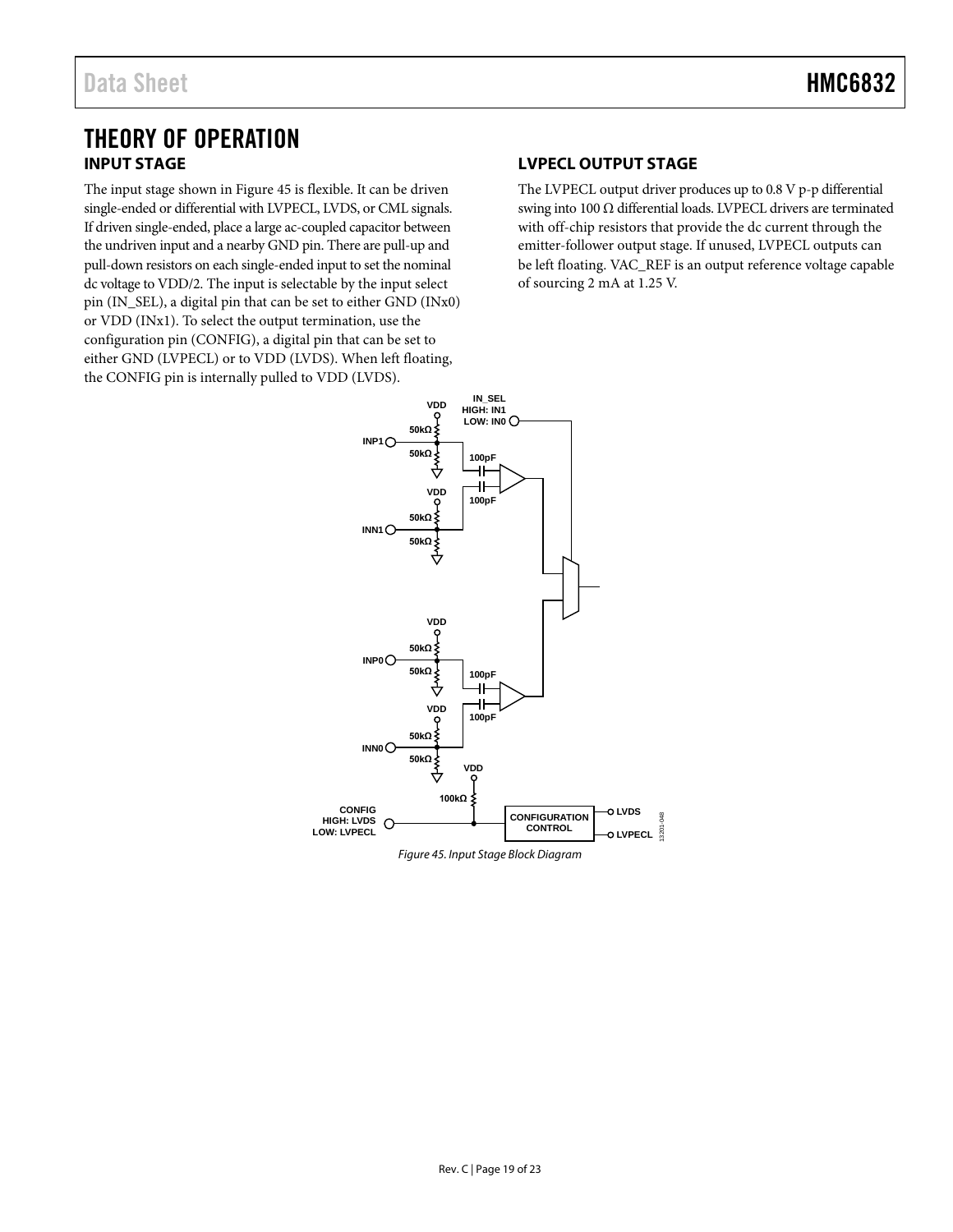

*Figure 46. Output Stage Block Diagram*

A number of choices are available for connecting the LVPECL drivers and receivers. There are compromises between matching performance, common-mode levels, and signal swing. For clocking applications, the user often has the option of using ac coupling, unlike in many datapath situations[. Figure 47](#page-19-0) shows a simplified interface schematic between an LVPECL output and an input stage, where various options and trade-offs for the termination components are provided (see [Table 11\)](#page-19-1). The Analog Devices, Inc., evaluation board has a great deal of flexibility in how the inputs/outputs are configured. Several configurations are shown in the [Applications Information](#page-20-0) section.



<span id="page-19-0"></span>*Figure 47. Recommended Interface Diagram*

<span id="page-19-1"></span>

| Table 11. Interface Values              |                                                                                     |  |  |  |
|-----------------------------------------|-------------------------------------------------------------------------------------|--|--|--|
| Interface Value                         | <b>Description</b>                                                                  |  |  |  |
| Load Resistor $(RL)$                    | DC current termination for LVPECL                                                   |  |  |  |
|                                         | output stage                                                                        |  |  |  |
| 150 O                                   | Analog Devices evaluation board<br>default, standard LVPECL termination<br>voltages |  |  |  |
| 200 O                                   | Reduced current, no performance<br>degradation                                      |  |  |  |
| 300 $\Omega$                            | Further reduced current, lower output<br>power but flatter frequency response       |  |  |  |
| Open                                    | If using internal dc termination<br>network at the receiver                         |  |  |  |
| AC-Coupled Capacitor (C <sub>AC</sub> ) |                                                                                     |  |  |  |
| Large Capacitor                         | Analog Devices evaluation board<br>default, when ac coupling is used                |  |  |  |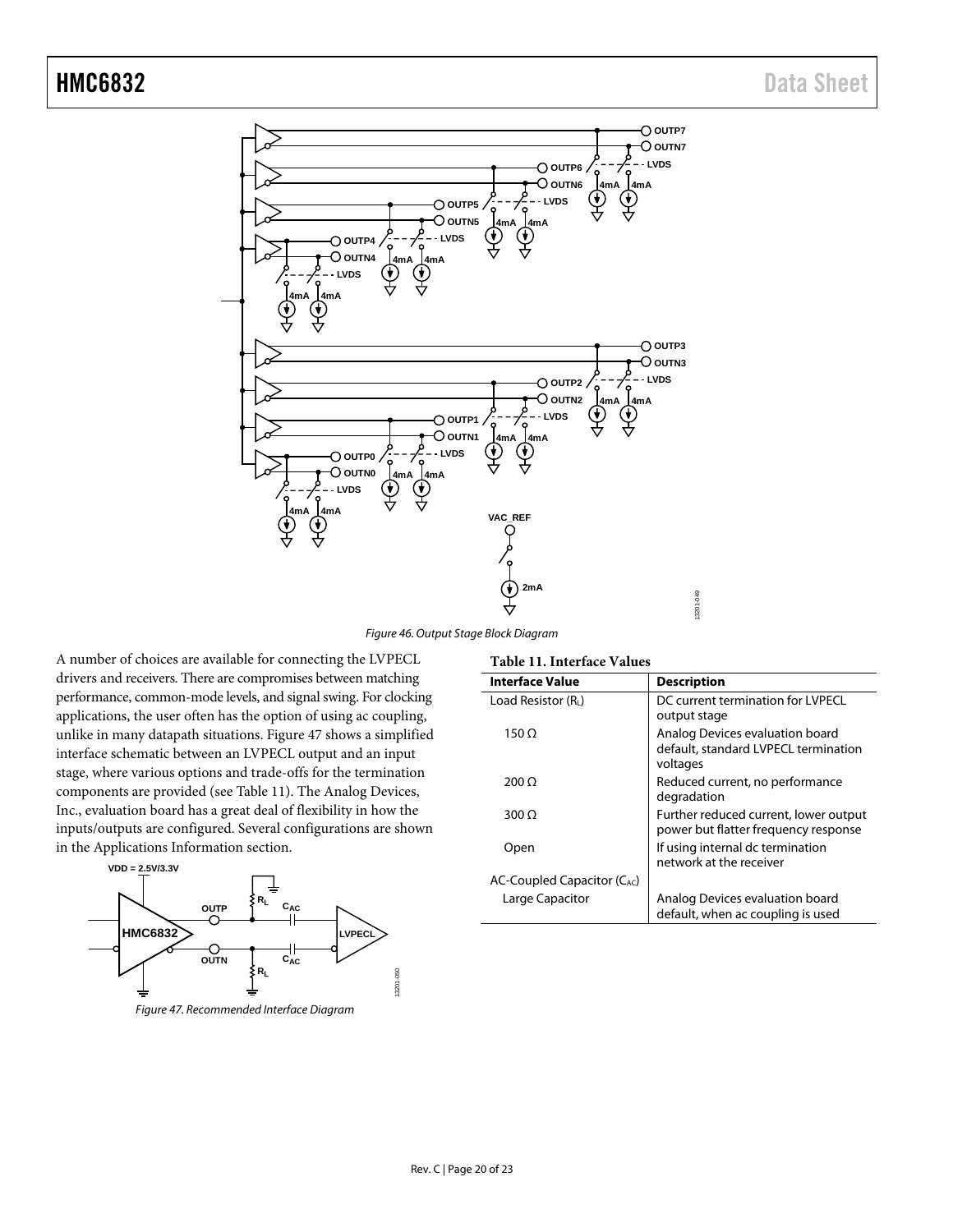# <span id="page-20-0"></span>APPLICATIONS INFORMATION

[Figure 48](#page-20-2) t[o Figure 50](#page-20-3) illustrate the common input interface configurations. [Figure 48](#page-20-2) shows how to interface a LVCMOS input to th[e HMC6832.](http://www.analog.com/HMC6832?doc=HMC6832.pdf) A capacitor is needed between the LVCMOS driver and the [HMC6832](http://www.analog.com/HMC6832?doc=HMC6832.pdf) to ac couple the input. In addition, add a capacitor between the inverted input of the [HMC6832](http://www.analog.com/HMC6832?doc=HMC6832.pdf) and a nearby GND pin to reduce noise in the system.

The series resistance (RSERIES) provides impedance matching and signal attenuation. The R<sub>SERIES</sub> value is the difference between the LVCMOS driver output impedance and the transmission line impedance. Position RSERIES near the LVCMOS driver.



*Figure 48. LVCMOS AC-Coupled Input Interface*

<span id="page-20-2"></span>

*Figure 49. LVDS DC-Coupled Input Interface*

13201-052

<span id="page-20-6"></span>13201-053



<span id="page-20-3"></span>*Figure 50. Differential Input AC-Coupled Interface*

[Figure 51](#page-20-4) and [Figure 52](#page-20-5) illustrate the common output interface configurations.



<span id="page-20-4"></span>*Figure 51. LVPECL Output DC Termination Interface (86 Ω Termination Can Be Used at 2.5 V Only)*



<span id="page-20-5"></span>*Figure 52. LVPECL Output AC Termination Interface (86 Ω Termination Can Be Used at 2.5 V Only)*

## <span id="page-20-1"></span>**RECOMMENDED SOLDER REFLOW PROFILE**

The typical Pb-free reflow solder profile shown i[n Figure 53](#page-20-6) is based on JEDEC J-STD-20C.

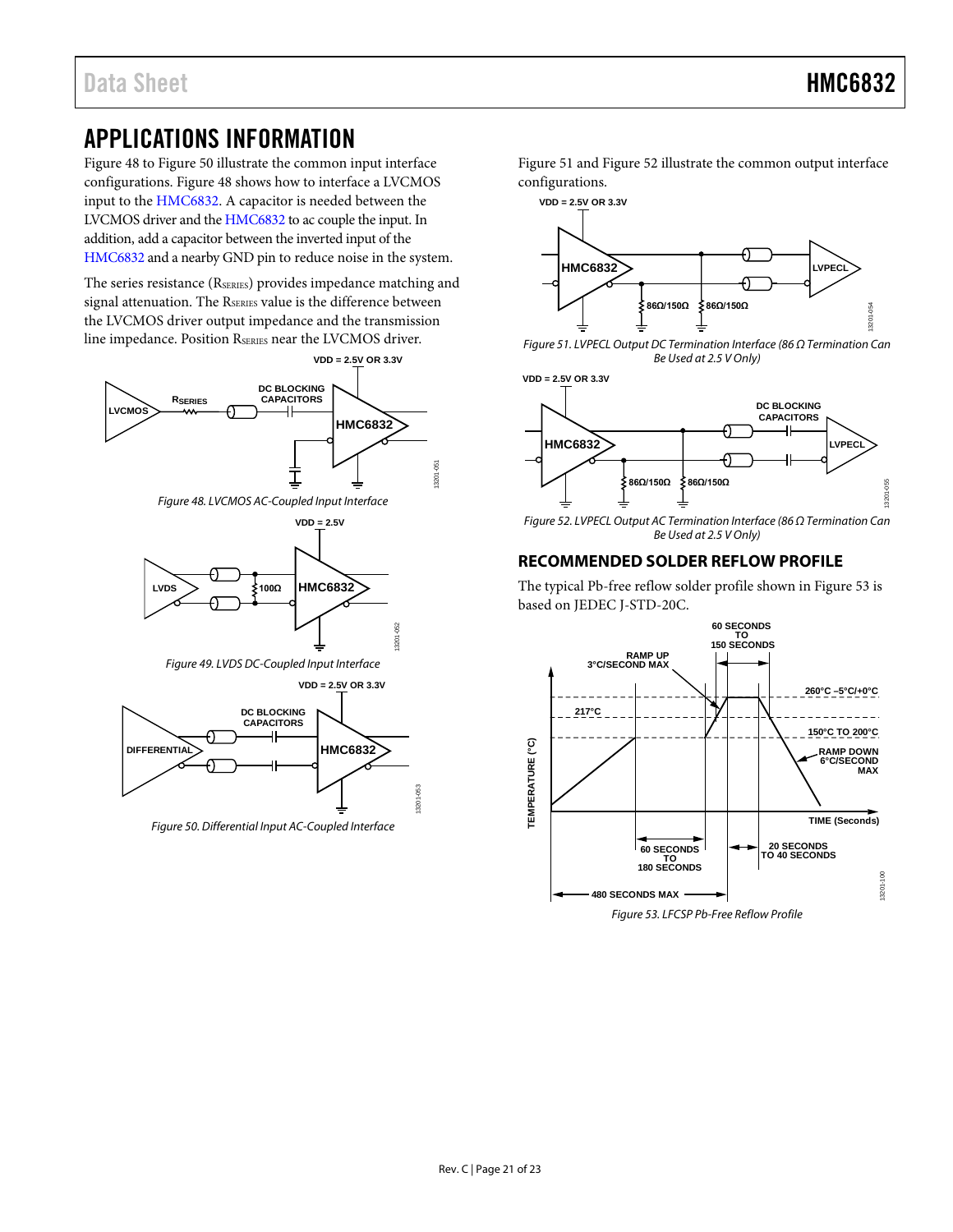## <span id="page-21-0"></span>**EVALUATION PRINTED CIRCUIT BOARD (PCB)**

An easy to use evaluation PCB is available from Analog Devices upon request. Top and bottom view layouts of the evaluation board are given i[n Figure 54](#page-21-1) an[d Figure 55.](#page-21-2) For the circuit board in this application, use RF circuit design techniques.

Ensure that signal lines have 50  $\Omega$  impedance. Connect the package ground leads and exposed paddle directly to the ground plane similarly to that shown in [Figure 54](#page-21-1) (top view) an[d Figure 55](#page-21-2) (bottom view). Use a sufficient number of via holes to connect the top and bottom ground planes.

<span id="page-21-2"></span><span id="page-21-1"></span>